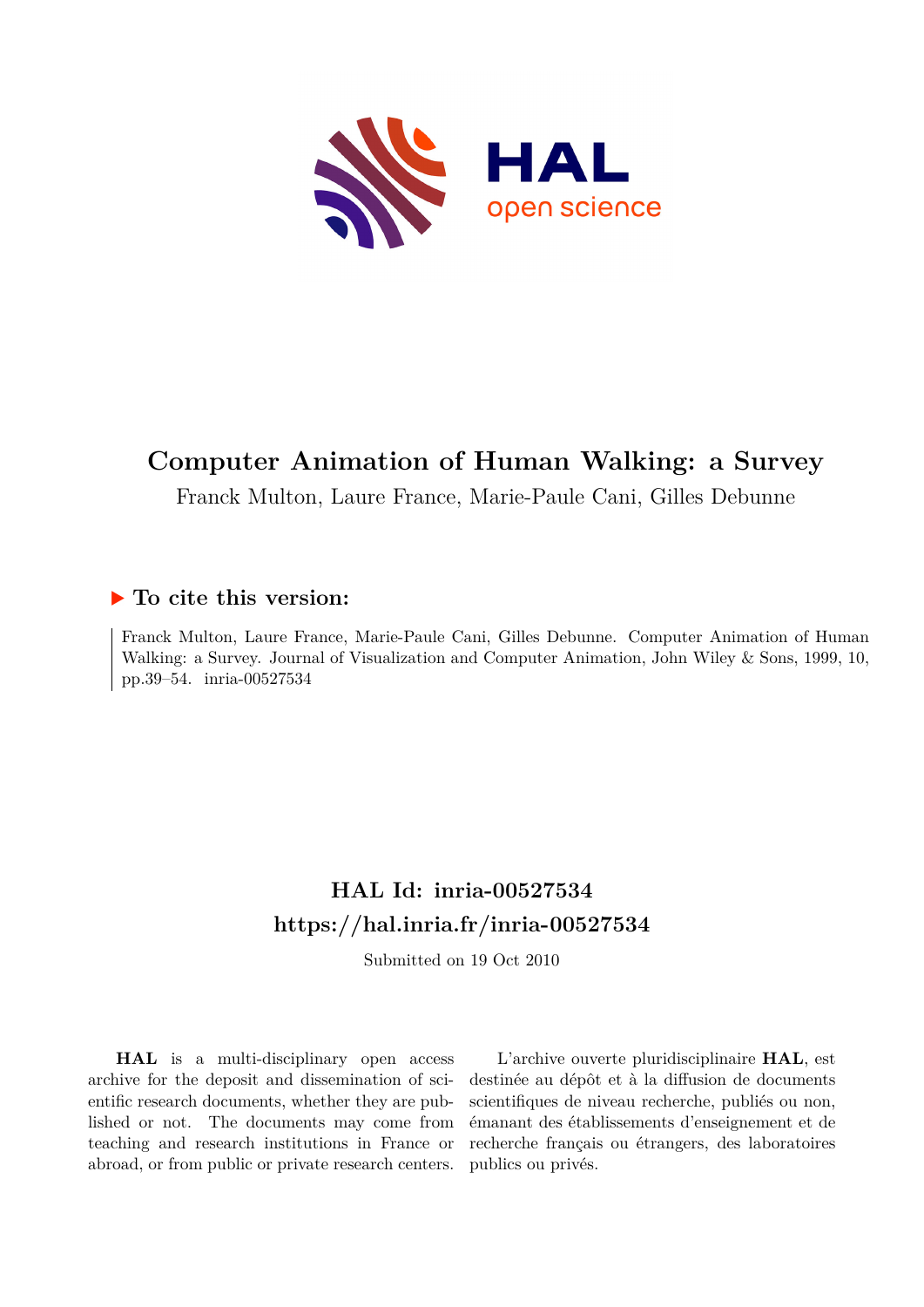## Computer Animation of Human Walking: a Survey

rranck Multon<sup>-</sup>, Laure France-, Marie-Paule Cani-Gascuel<sup>-</sup>, Gilles Debunne<sup>-</sup>

<sup>1</sup> IRISA. IRISA, IRISA, IRISA, IRISA, IRISA, IRISA, IRISA, IRISA, IRISA, IRISA, IRISA, IRISA, IRISA, IRISA, IRISA, IRIS Campus Universitaire de Beaulieu, 35042 Rennes Cedex, France <sup>2</sup> BIP/INRIA, ZIRST- 655 ave. de l'Europe, 38330 Montbonnot Saint-Martin, France <sup>3</sup> iMAGIS-GRAVIR/IMAG BP 53, F-38041 Grenoble cedex 09, France

Abstract: This paper surveys the set of techniques developed in Computer Graphics for animating human walking. First, we focus on the evolution from purely kinematic "knowledgebased" methods to approaches that incorporate dynamics constraints, or use dynamics simulations to generate motion. Then, we review the recent advances in motion editing, that enable the control of complex animations by interactively blending and tuning synthetic or captured motions.

Keywords: computer animation, human walking, motion synthesis and control, kinematics, dynamics, motion capture.

Animation of human walking is a crucial problem in Computer Graphics: Many synthetic scenes involve virtual humans, from special effects in the film industry to virtual reality and video games. Synthesizing realistic human motion is a challenge: all viewers of an animation are also all experienced observers of human locomotion and will notice any artifact in the motion. However, we may be unable to give an objective reason why a motion is unrealistic. These points increase the difficulty of the task.

The study of walking motions has generated much interest in other fields such as biomechanics and robotics. It appeared about fifteen years ago in Computer Graphics, with the first work on "knowledgebased" animation of human gures. The interest for this area has never decreased in the Computer Animation community, even though the task is not easy, since techniques based on kinematics, dynamics, biomechanics, robotics and signal processing may be required. Indeed, animation or simulation of human walking interest several fields of application including robotics (such as the biped robot developed by Honda), art, behavioral simulation, entertainment, education and biomedical researches. According to the kind of application, the constraints that the model has to solve are different. On the one hand, for video games and virtual reality, one of the ma jor constraints is to minimize the ratio between the computation cost and the capabilities of the model (adapting the gait to the environment, taking external forces into account, etc.). On the other hand, biomedical researches require to develop accurate models that obey the physical laws. Other applications of Computer Graphics such as video-clips or special effects in cinema also require to design accurate models that deal with artistic or cartoon's laws [7] without caring of the computation cost. For these reasons, models currently proposed in computer animation are designed in order to be applied in a specic application area. Hence, we can group these models in two main families: interactive models that involve low computation costs and off-line models that can use heavy computation time in order to obtain the required motion. Nowadays, several commercial packages provide the user with tools that automatically synthesize walks and deal with motion-capture data. However,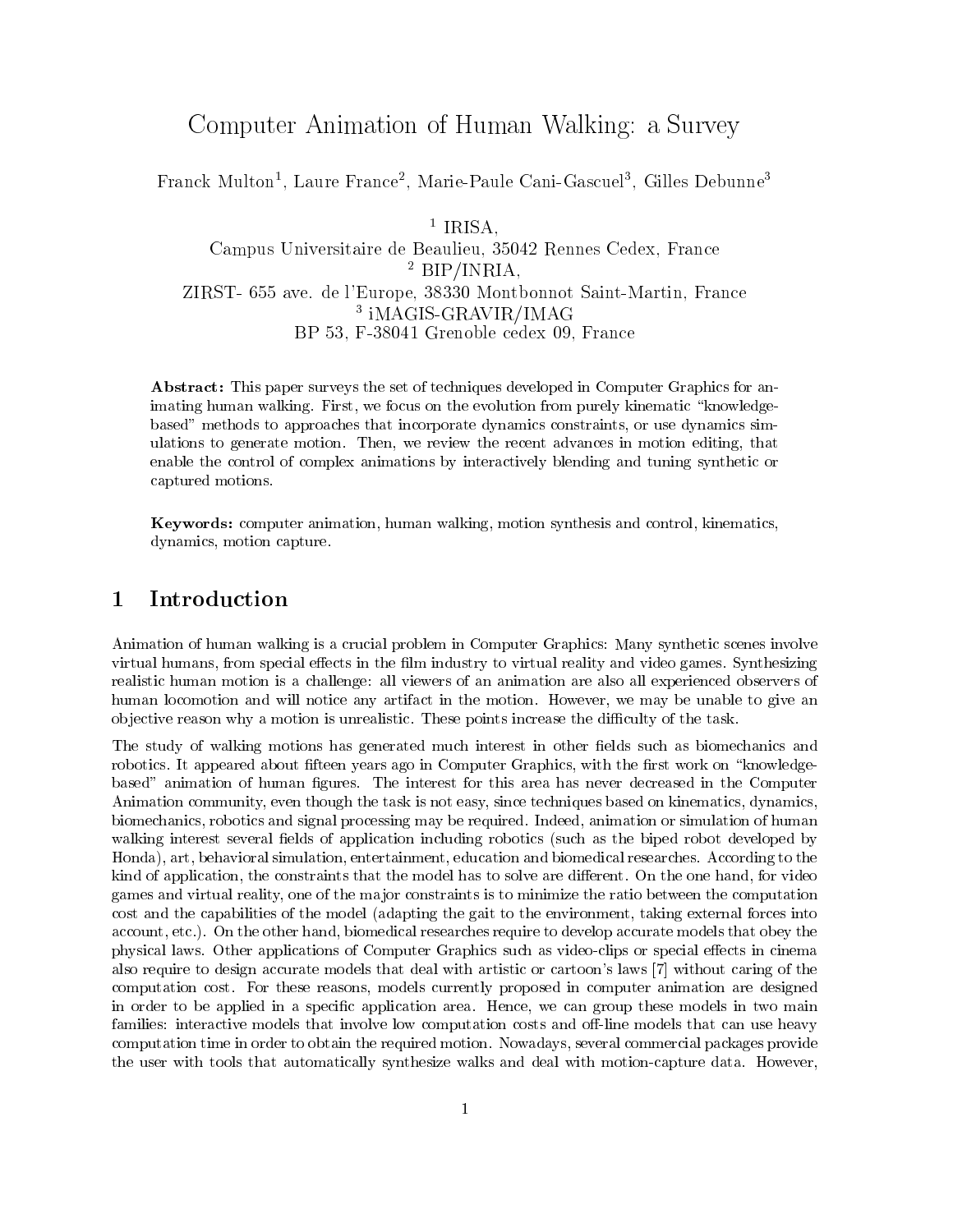the capabilities of such packages can be improved in order to be applied in other application areas than entertainment: interactive animation, biomedical simulation, etc. Thus, a survey on human-like figure animation is interesting in order to underline what are the solutions available at present time (included in commercial packages) and what should be the future developments (current topics of research).

To this end, this survey provides a comparative study of previous work in the area of motion control in Computer Graphics, focusing on the solution each method brings to the animation of human walking according to the kind of application. Whereas robotics proposes several kinds of walking models, this survey only focuses on the solutions that have been adopted in computer animation (coming from robotics or other research areas such as biomechanics or simulation). Rather than presenting a purely historical review, we classify previous work into three main groups, and emphasize the intrinsic advantages and limitations of each approach:

- Procedural methods based on knowledge-based kinematic animation are reviewed in Section 3.
- The attempts to incorporate dynamics constraints in the generation of motion or to use dynamics simulation are presented in Section 4.
- Lastly, the approaches enabling the interactive edition of either captured or synthetic walking motions are detailed in Section 5.

This classification clearly shows the evolution stream of the field, since the first group of approaches were mainly developed from 1982 to 1990, the second group from 1988 to 1996, and the last group has just arisen within the last two years. Moreover, this decomposition can also be viewed as a way to identify three ways of introducing knowledge in the walking models. Procedural approaches embed biomechanical and empirical knowledge on human locomotion, such as walking cycles studied in biomechanics. Dynamics is a way to incorporate mechanical knowledge as differential equations that enforce the respect of dynamic laws. Finally, by modifying captured motions, the system directly works on basic knowledge on human motion: real tra jectories. In this last type of approach, tra jectories are the knowledge that is used to compute human motion.

Section 6 concludes by listing the problems that are still open and that will undoubtedly inspire future research in the next few years.

#### **Background**  $\overline{2}$

### 2.1 Animating virtual humans

Animating very complex models such as virtual humans is usually done by extracting a simpler representation of the model, a "skeleton", namely an articulated figure made of rigid links connected by hinges. Motion is first computed for this "skeleton", that can be displayed interactively. Once the animator is satisfied with the global motion sequence, he may compute higher quality representations of the moving character, by coating the skeleton with deformable surfaces modeling skin [15, 47, 44, 46] or clothes [28, 13, 53, 52].

This paper focuses on methods for generating the motion of skeletons of articulated figures that will represent virtual humans. An example of such an articulated figure is shown on Figure 1. Mathematically speaking, the skeleton is a hierarchy of local frames, each of which is characterized by its position and orientation with respect to its parent frame. The set  $\theta = (\theta_1, ..., \theta_N)$  of parameters corresponding to each degree of freedom of the figure, together with its derivative according to the time, is called the "state vector" or the "generalized coordinates" of the articulated figure. Synthesizing motion of the skeleton thus consists in defining how the state vector changes over time.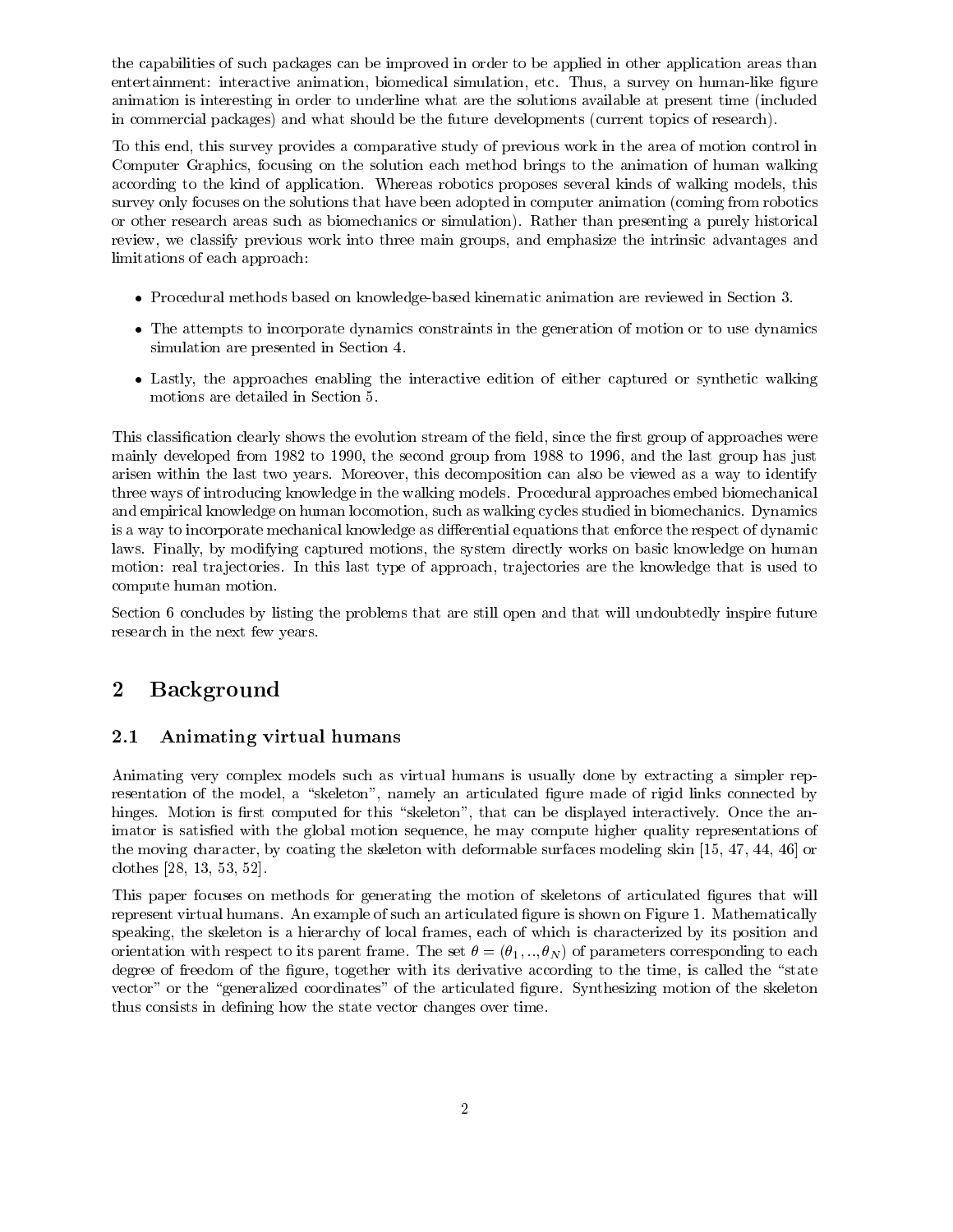

Figure 1: Articulated figure with thirty degrees of freedom.

### 2.2 Human walking

Researchers in biomechanics [40, 17] characterize human walking as the succession of phases separated by footstrikes FS (the foot is in contact with the ground) and takeoffs TO (the foot leaves the ground). In gait terminology, a stride is defined as a complete cycle from a left foot takeoff to another left foot



Figure 2: Characteristic phases of a walking motion.

takeoff, while the part of the cycle between the takeoff of the two feet is called a step. Four footstrike and takeoff events occur during a stride: left takeoff  $(1T0)$ , left footstrike  $(IFs)$ , right takeoff  $(TT0)$ , and right footstrike (rfs). This leads to the characterization of two motion phases for each leg (see Figure 2):

- 1. the period of support which is referred to as the stance phase,
- 2. the period of non-support which is known as the swing phase,

A more accurate description of the walking phases is provided by Nilsson et al. [40]. They use extension and flexion steps for defining locomotion sub-cycles associated with each articulation. Each extension/
exion step is characterized by its place in the walking cycle, its duration, and the associated lower and upper angle bound values. Nilsson et al. study how these values change according to the velocity of walking. When the velocity increases, the duration of the double support state decreases to zero, which means that the walker has switched from a walk to a run.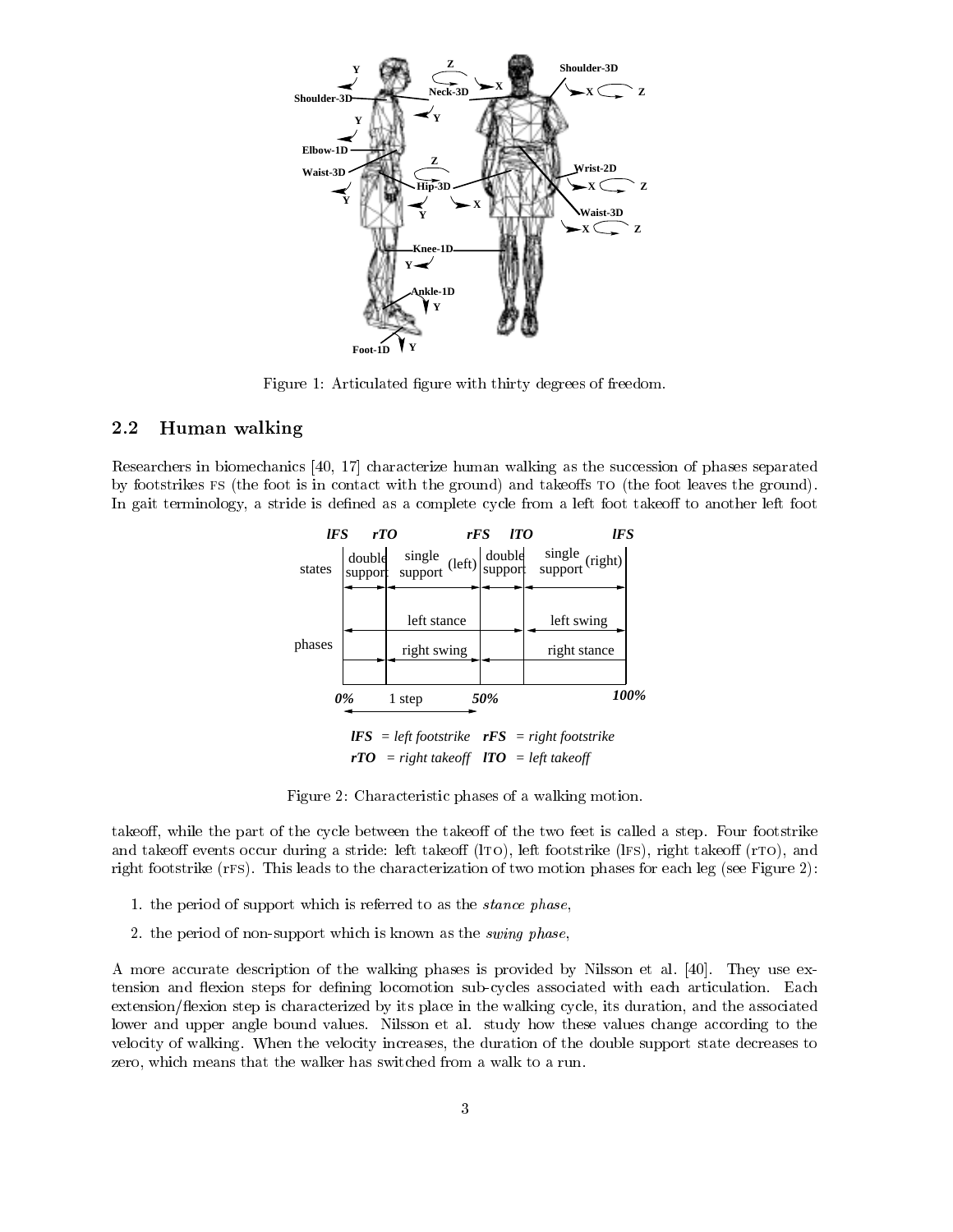The main problems encountered while designing a walking model depend on the kind of application, but include:

- ensuring that the motion of the body parts looks realistic,
- to verify that the contact between the human-like figure and the environment (especially the terrain) is realistic,
- accommodating variable grounds such as slope terrains or stairs,
- adapting the motion to the synthetic actor's anatomy,
- personifying the gait such as making the human-like figure walk as a woman, be less or more tires, etc.,
- accounting for changes in the mechanical structure of the walker which makes it possible to modify the motion when it carries heavy ob jects or is submitted to the win,
- making the walker react to external events or forces such as pushes or collisions,
- making sure that the forces and torques required to execute the computed motion are realistic.

Of course, depending on the kind of application, these problems are more or less important. In virtual reality, accounting for the environment is more essential than computing realistic forces and torques whereas, in biomedical applications (generally carried out in predefined environments) the relevance of the torques is essential. The difficulty of designing a walking model is proportional to the number of the above problems it solves. For example, designing a model that only focuses on computing realistic motions of the legs without taking the environment into account is easier than making a synthetic actor walk on complex terrains while maintaining it balance and being subject to external forces. All along this survey, we recall for each kind of model the problem that can be solved and what are its limits.

One problem in synthesizing realistic walking motion, common to several types of application, is the penetration of the feet into the ground. Under the hypothesis that the feet do not slide, the inequality constraints specifying that the feet should stay above the ground may be converted into equality constraints holding during the support phases. Modeling double support is a problem since computer animation algorithms, that easily cope with open chains, have difficulty handling closed loops. This is one of the reasons why walking motions are harder to model than running, for which there is no double support.

The question of handling interactions with the ground leads us to a strategic question: should we use physically-based simulation to help compute realistic motions? The answer is unclear. First, the role played by dynamics is less important in a walking motion than in other human motions such as running, jumping or diving [27]. Second, the way somebody walks tells us a lot on his/her personality and mood, which will be by essence very difficult to evaluate and to model. Half of the models presented in this paper use dynamics, while the other half do not. In the first case, a good simulator providing accurate modeling of contacts/friction with the ground will be required. The main problem will be to find parameterized controllers that generate muscular actions over time. These actions should make the human model walk while maintaining its balance. Here, techniques developed in the robotics community for the control of biped robots may help (we will address this issue in Section 4). If a kinematic animation method is chosen, the model will mostly rely on descriptions of walking motions such as those provided in biomechanics.

#### 3 Kinematic animation 3

The first set of tools developed for motion specification in Computer Animation is based on forward and inverse kinematics. We first present these tools, and then look at the way they were applied to the generation of human walking. These techniques use empirical and biomechanical knowledge on human motion in order to compute realistic motions.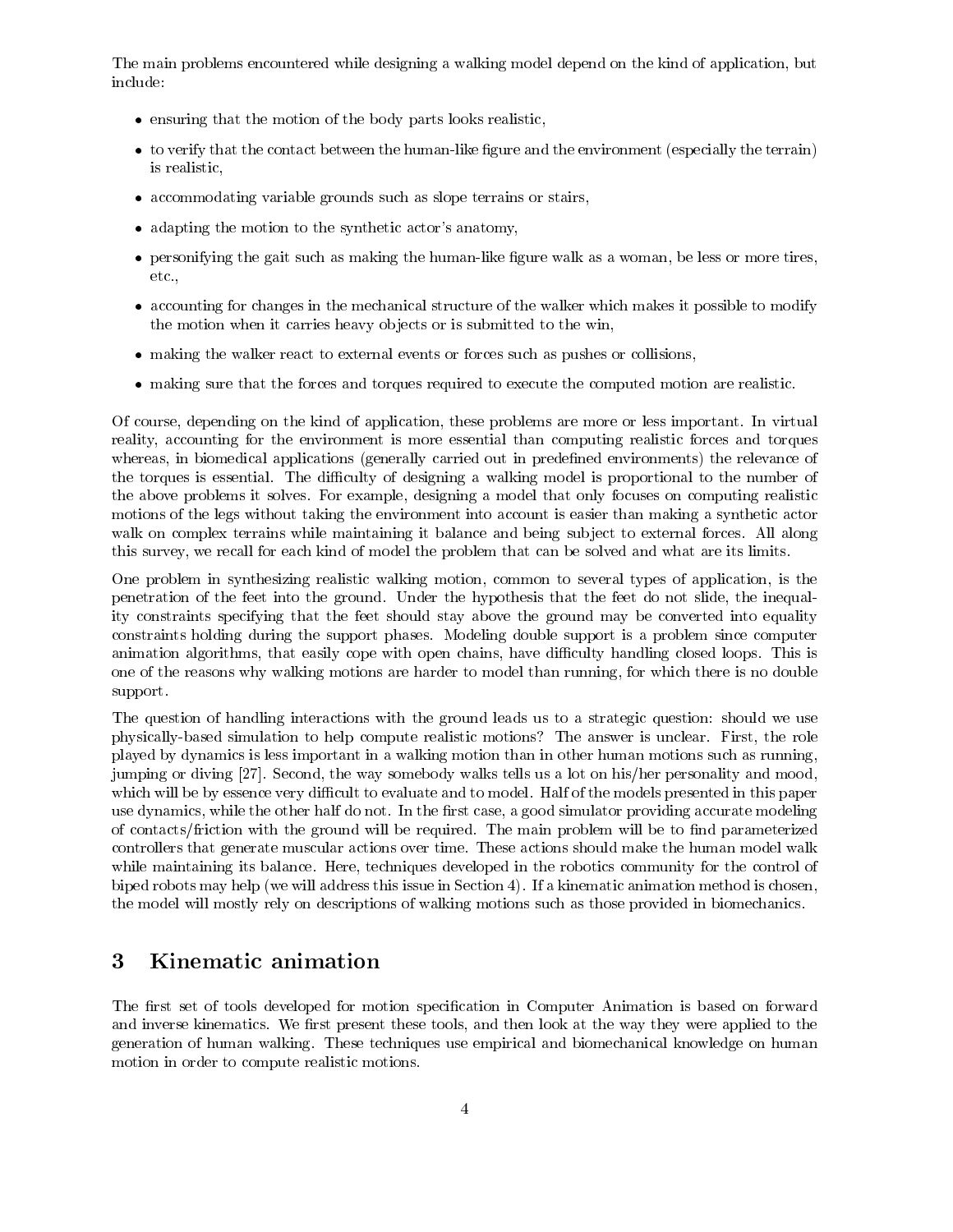#### 3.1 Forward and inverse kinematics

Forward kinematics consists in specifying the state vector of an articulated figure over time. This specification is usually done for a small set of \key-frames", while interpolation techniques are used to generate in-between positions. The main problems are the design of convenient key-frames, and the choice of adequate interpolation techniques. The latter problem, and in particular the way orientations can be represented and interpolated has been widely studied [54]. Designing key positions is usually left onto the animator's hand, and the quality of resulting motions deeply depends on his skills. In many cases, available physical and biomechanical knowledge such as the characterization of motion phases described in Section 2.2 for human walking, can help the animator to create relevant key-frames.

The exclusive use of forward kinematics makes it difficult to add constraints to the motion, such as those specifying that the feet should not penetrate into the ground during the support phases. These constraints may be solved using inverse kinematic algorithms. Here, motion  $\Delta X$  of the end link of a chain (ie. a foot) is specied by the animator in world coordinates. The system computes the variation  $\Delta\theta$  of the state vector (ie. the orientations between intermediate links) that will meet the constraint. The relation between the "main task"  $\Delta X$  and the angular displacements  $\Delta \theta$  takes the form:

$$
\Delta X = J \Delta \theta \tag{1}
$$

where  $J$  is the Jacobian matrix of the system [54].  $J$  is often not directly invertible, due to the different dimensions of X and  $\theta$  (ie. there is an infinity of angular positions at joints that lead to the same Cartesian position of a foot). So the most frequently used solution is [4]:

$$
\Delta \theta = J^+ \Delta X + \alpha (I - J^+ J) \Delta z \tag{2}
$$

where  $J_{+}$  is the pseudo-inverse of the Jacobian matrix  $J, \alpha$  is a penalty constant, I is the identity matrix, and  $\Delta z$  is a constraint to minimize, called the secondary task. This secondary task is enforced on the null space of the main task. Thus, the second term does not affect the achievement of the main task, whatever the secondary task  $\Delta z$  is. Generally,  $\Delta z$  is used to account for joint angular limits or to minimize some energetic criteria.

### 3.2 Kinematic animation of human walking

Most of the kinematic approaches used for generating synthetic human locomotion rely on biomechanical knowledge, and combine forward and inverse kinematics for computing motions.

In the eighties, methods were developed to automatically generate families of key-frames from biomechanical informations, thus providing easy tuning of the resulting motion. This is done through finite state machines controlled by high level parameters such as step length and step frequency. The first approach of that class is dened by Zeltzer [58, 59]. It embeds biomechanical knowledge of locomotion into hierarchical concurrent state machines which control the gait of a synthetic skeleton. A key-posture is associated to each state. These postures are linearly interpolated to produce in-between angular values.

A first method for ensuring non-penetration with the ground while using forward kinematics consists in changing the root limb of the skeleton when the support foot changes: at each foot-strike, the new support foot becomes the root, its position being fixed in world coordinates. This method is used by Bruderlin and Calvert [8], who simulate an inverted pendulum for computing realistic motion for the stance-leg. In that paper, only one joint of the support leg moves at a given time, which may lead to slightly articial motions. Bruderlin and Calvert [9] improve the technique by simultaneously simulating all the degrees of freedom, leading to smooth and parameterizable walking gaits. Note that the same kind of approach has more recently been used for the animation of human running [10].

Another way to maintain extra constraints on the foot position isto use inverse kinematic algorithms [22, 21, 4, 6]. Boulic et al. [4] first use a standard forward kinematics approach, generating key-positions that are interpolated. A "leg-correction" process is then used to modify invalid in-between postures: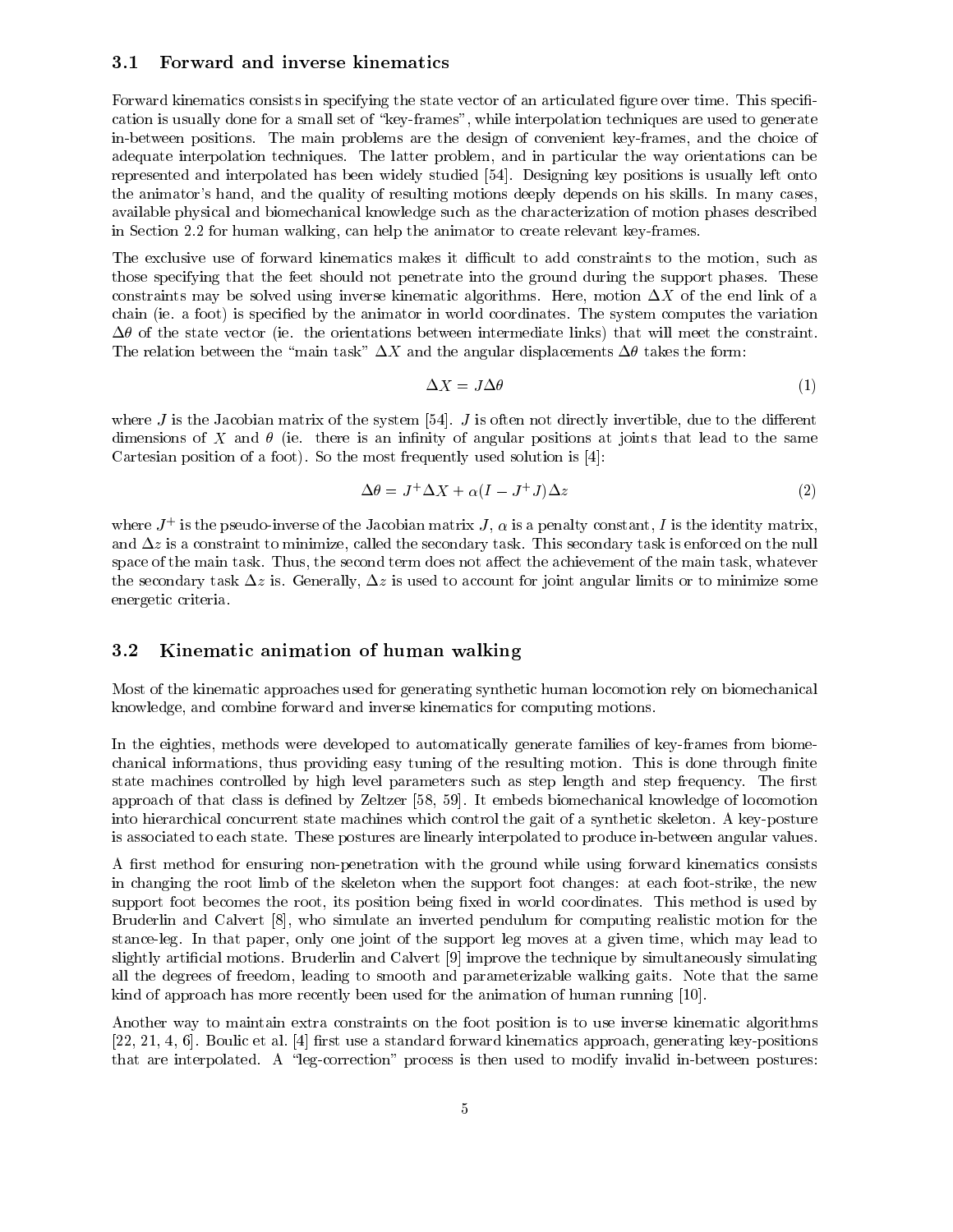if a foot penetrates the ground, an inverse kinematic algorithm is applied to modify its position, thus modeling contact with the ground (see Figure 3). As shown in [5], the secondary task provided by inverse kinematic approaches may be used to maintain the character's balance.



Figure 3: Synopsis of Boulic's locomotion system.

### 3.3 Discussion

Compared to the direct design of key-frames, the kinematic techniques presented above rely on a certain understanding of the basic walking motion mechanisms, at least from a purely descriptive point of view. The quality of the motion thus relies on the quality of the model (ie. the finite state machine that synthesizes the motion), rather than on an artist's skills. One of the main advantages of these models is the high level parameters they provide (such as velocity, step length, etc), leading to the generation of families of different gaits. Another advantage is the low cost of computations. The complexity of inverse kinematic algorithms is  $\mathcal{O}(n^*)$  with respect to the number of joints (due to the inversion of the Jacobian matrix), but since the algorithm is usually used for one leg, this does not have an important effect on the efficiency of computations.

Most shortcomings come from the geometric interpolation process which is used for generating intermediate frames: angular trajectories are independently computed for each joint, although there should be a strong coupling between joint motions. Moreover, the interpolation process may lter the intrinsic dynamics of the locomotion, leading to a loss of realism. Lastly, although most terrains are not flat, there is no easy way to generate walking motion on a rough terrain from these approaches. The adaptation of the walk to such terrains would have to be explicitly described while designing the model.

#### $\bf{4}$ **Dynamics**

In many cases, accounting for dynamics is essential to ensure that the motion is realistic:

- if the synthetic actor has to carry loads,
- $\bullet$  if the human-like figure has to react to external forces such as pushes or the wind,
- if the ground is complex such as stairs or slope terrains,
- if the energy requires to produce the motion belongs to a realistic interval.

Dynamics approaches may be used either for adding constraints that guarantee a certain realism to a predefined motion, or for directly synthesizing the walk. Thus, in this kind of approach, the main knowledge that is used to ensure realism is dynamics. As in the previous section, we first give a short global review of the dynamics simulation techniques before describing the applications to human walking.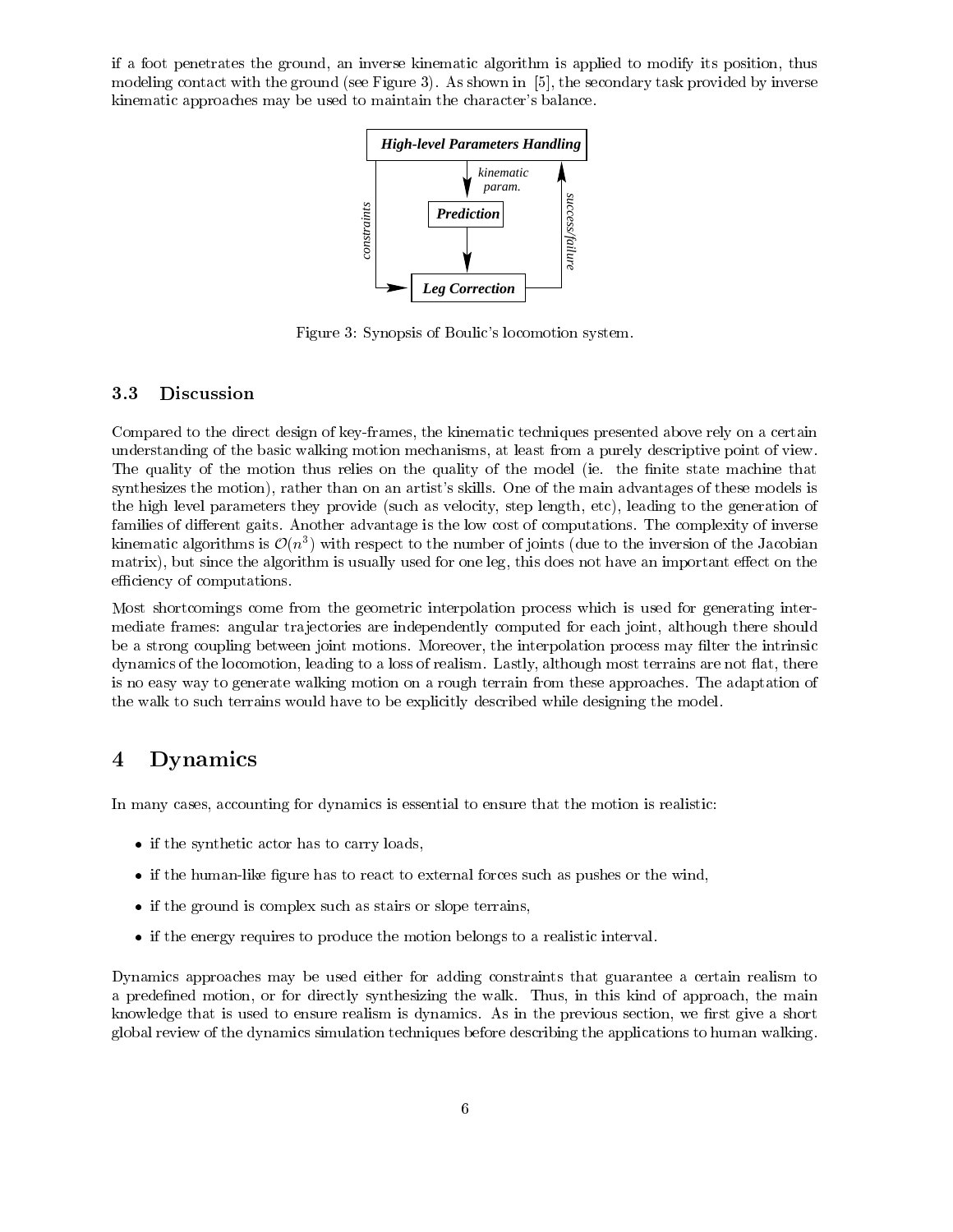#### 4.1 Forward and inverse dynamics

Newton's laws are known as the fundamental principle of dynamics. They link the forces (resp. torques for rotations) to the resulting motion (resp. rotation) from the equation:

$$
f = m.\ddot{x} \tag{3}
$$

where  $f$  represents the force applied to an object,  $m$  its mass and  $\ddot{x}$  the second derivative with respect to time of the position vector  $x$ . The equation looks similar for rotations, where torques and angular positions are linked by:

$$
t = i.\ddot{\theta} + \dot{\theta} \times i\dot{\theta} \tag{4}
$$

where  $t$  is the torque,  $t$  the inertia matrix,  $v$  is the angular velocity and  $v$  the angular acceleration. Forward dynamics is the application of these laws which calculate the motion generated by a given force. Conversely, inverse dynamics methods calculate the forces that would generate a given motion.

The equations above hold for a single solid. Specific methods  $[29, 2, 20, 1]$  have been used to apply these equations to an articulated skeleton, modeled as a hierarchy of rigid solids (namely the limbs) connected by joints. A full description of these methods is beyond the scope of this paper. We briefly describe the two basic approaches.

The first method was introduced by Isaacs and Cohen [29] and relies on a Lagrangian formalism. Using generalized coordinates (each limb angular position is expressed in its father's local coordinate system), a "generalized mass matrix"  $M$  can be computed. Computing motion then means solving an equation of the form:  $F = M.\ddot{X}$ , where F now represents a generalized force vector (consisting of all the different forces applied on each solid of the system) and  $X$  is the generalized coordinate vector. Since the matrix M depends on the relative positions of the solids, it changes over time and has to be inverted at each time step. Inverse dynamics can easily be combined with forward dynamics using this method: a value is given to some of the unknowns  $\ddot{X}$  while tagging as unknown some components of F. This leads to animations where the motion of certain degrees of freedom is specified by the user while other joint motions are automatically computed from applied forces.

Another approach that avoids this expensive matrix computation was first introduced by Barzel and Barr [2]. Each solid is independently simulated at each time step. Extra forces are then computed to guarantee constraints on joints. These forces restore the joint constraints, and the next time step can then be simulated. Adding inverse dynamics is also straightforward with this method: a motion is specied for parts of solids. The others for which motion is computed by simulation, will then be \pulled" by the user-controlled solids.

#### 4.2 Dynamics as an a posteriori constraint

One approach for benefiting from the realism offered by dynamics laws without having to specify the forces that create the motion is to use dynamics as a constraint. Motion is first computed a standard kinematic model. A post-processing stage then checks the physical relevance of motion.

The system of Ko and Badler [30, 31] (see figure 4) uses inverse dynamics to compute torques needed to perform a given motion. They then verify their validity (do they maintain balance and comfort? do they keep joint stress under a threshold?). Motion is corrected if needed, with hand-tuned coefficients that link kinematic positions of the synthetic actor to inverse dynamics results. This correction consists in adding  $\Delta\theta(t)$  (computed by the inverse dynamics balance control module in order to retain balance) to the kinematic initial trajectory  $\theta_0(t)$ . For the next computation step, the inverse dynamics balance control accounts for the corrected joint angles:

$$
\theta(t + \Delta t) = \theta_0(t) + \Delta \theta(t)
$$

If the update should be done on the movement of one foot that is in contact with the ground, it also affects the kinematic module for the generation of the next step.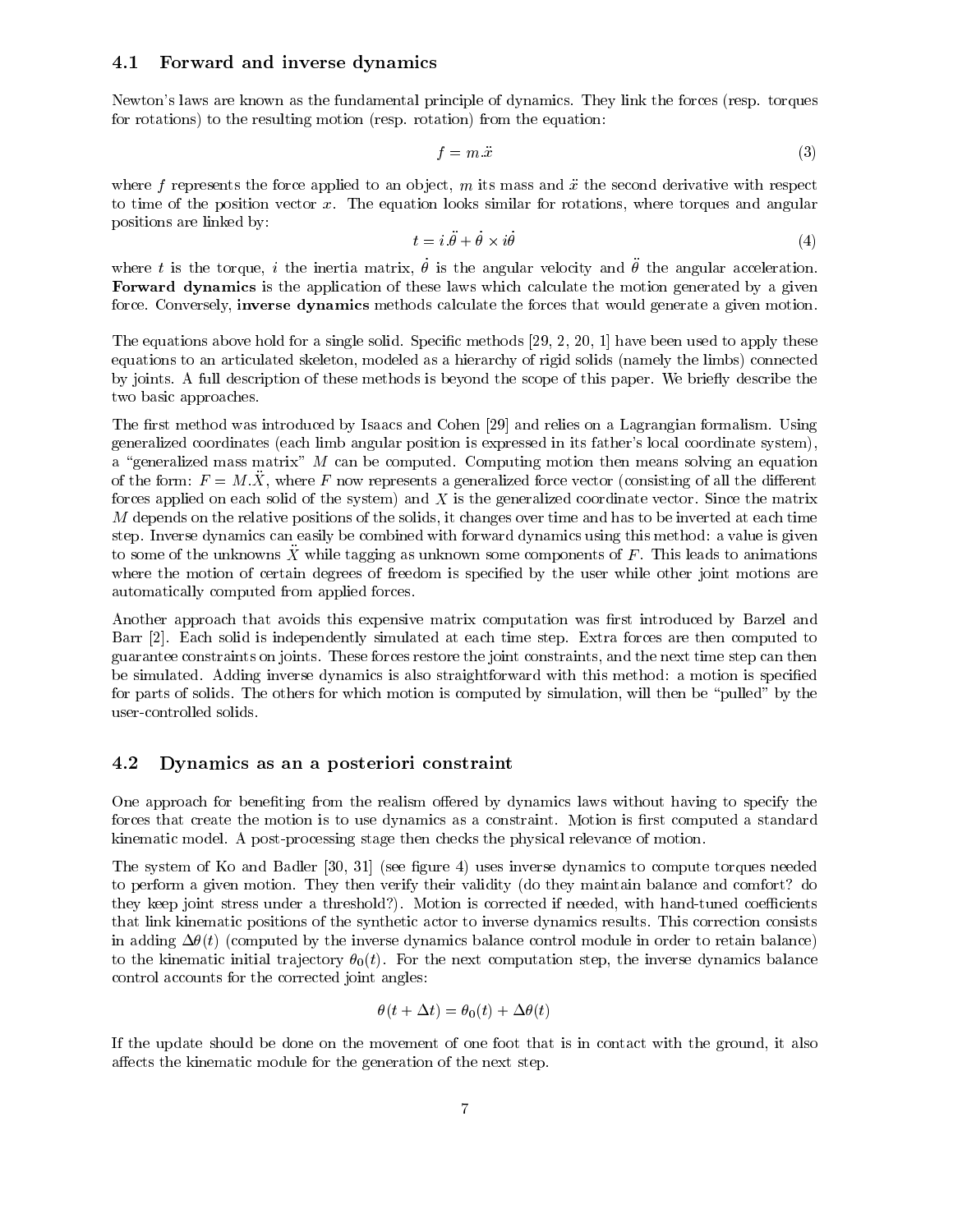

Figure 4: Synopsis of the locomotion system from Ko and Badler.

Thanks to this system, the synthetic actor automatically adjusts his posture by bending his pelvis if he is holding a heavy weight. During a walking cycle, the impacts with the ground make it difficult to compute the equivalent forces and torques at contact time. Ko and Badler simplify the problem by assuming a linear displacement of the contact point on the foot during the support phase. A more precise solution, based on an interaction model [18] which includes collision detection and Coulomb friction with the ground is used by Faure et al. [19], which provide the torque curves that correspond to a family of parameterized kinematic motions.

Adding dynamics constraints to kinematically computed motion results in a good compromise between realism and control, since it helps the animator to design more realistic motions without changing his way of interacting with the system. However, the two-stages process produces extra computations and does not guarantee the convergence of the process: a number of steps could be needed before the corrections of the kinematic model lead to a physically valid motion (imagine for instance a virtual actor trying to control balance at each time step while walking down stairs). In this kind of system, nothing ensures that that their is no conflict between the specified kinematics and the fixes required by the inverse dynamics. Moreover, one can wonder if the inverse dynamics module that is used to account for new physical phenomena (such as maintaining the balance in getting up and down stairs) makes it possible to compute the accurate required  $\Delta\theta(t)$ . Even if possible, would it be more efficient to directly simulate the model in that case ? So, we now present techniques that directly produce realistic (dynamically sound) motions.

#### 4.3 Spacetime constraints

The combination of forward and inverse kinematics allows parts of articulated figures to follow predefined key-framed trajectories, but does not provide any help for defining these trajectories. Witkin and Kass [56] propose a new formulation of the problem, called "spacetime constraints": the basic idea is to compute the figure motion and the time varying muscular forces on the whole animation sequence instead of doing it sequentially in time. The discrete values of forces, velocities and positions over time are set in a very large vector of unknowns. A set of constraints between these unknowns is specified. They include:

- constraints on initial, final and some intermediary positions and velocities, through which the user controls the motion;
- constraints that limit muscular forces, or that model contact with the ground;
- the Newtonian physical laws that provide a constraint between forces and positions at two consecutive time steps. This constraint is added for each instant in time.

The vector of unknowns is computed during an iterative constrained optimization process. This is done by specifying a cost function, which is then minimized. This function is often set to the sum of squared muscular forces over time, which means that the system is trying to find the motion that spends as little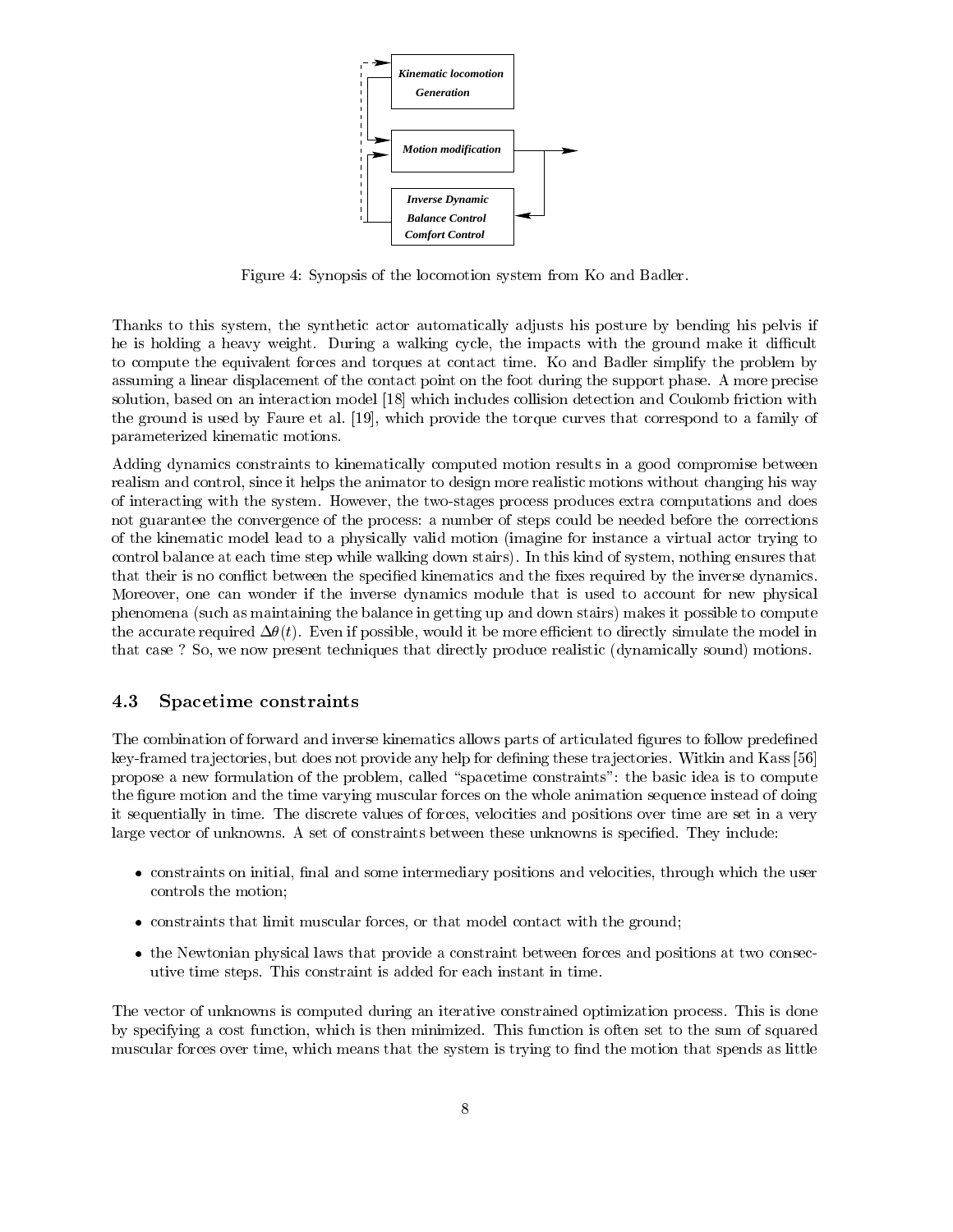energy as possible given the user-defined goals. A typical approach for solving a constrained optimization problem is the Sequential Quadratic Programming method: at each iteration, the cost function is minimized first, then the error over all constraints is minimized. This process is applied iteratively until the animator is satisfied.

However, this method suffers from several limitations. Firstly, the high computational complexity of the problem (and the large number of unknown) limits the length of animation sequences. The specification and the numerical integration steps are non-interactive, which makes it difficult to embed these techniques in an animation design system. Because constraints and goals may be non-linear, the user is not guaranteed that the numerical process will converge to an acceptable solution. Second, since dynamics is treated as a constraint between unknowns, and since the system compromises between all constraints to be able to find a solution, dynamics laws may not be entirely respected when the user stops the iterations (this may not be a problem if the animator is just looking for visual realism). Lastly, since every constraint in the animation must be specified "a priori", collisions and contacts between objects are modeled by constraints on positions that hold during specic time intervals. This prevents the use of an automatic collision detection and response module during the animation.

Cohen [16] presented an improved method for solving space-time constraints. It relies on "spacetime windows" which are designed interactively, and enable the solution of a given part, in space and time, of the animation. A window is defined on a sub-set of degrees of freedom and on a sub-interval of time. An iterative optimization process searches for functions describing the motion of each degree of freedom in the window, that minimizes a goal while maintaining a set of weighted constraints. The solution for each spacetime window represents a partial solution of the entire animation. The global solution, continuous in space and time, is obtained by combining the partial windows solutions. Due to visual and numerical feedback on the progression of animation, the animator can add new constraints, increase or decrease previous constraint weights, or modify intermediary solutions. The animator thus interacts and guides the optimization in order to make it converge to an acceptable solution. Several other improvements have been proposed such as the reformulation of the evolution of the degrees of freedom in hierarchical wavelet representation [36]. This representation allows the significant reduction of the computational cost. Nevertheless, a ma jor drawback of space-time constraints still remains: collisions with the environment are not detected and treated automatically. They are simply considered as contact constraints, that are specified from their beginning to their end by the animator.

This kind of technique has been more specically applied to the animation of biped walks by van de Panne [49]. His approach consists in using planification algorithm in order to compute footprints. These footprints are considered as constraints that drive the motion of the biped's center of mass submitted to the gravity and external forces. An optimization technique is used to minimize a two-term function in order to prevent non-physical and unnatural motions (comfort). Finally, the motion of the legs is computed by using inverse kinematics. Gleisher  $[23, 24]$  go further this approach by defining a set of spacetime constraints for all the trajectories and not only for the center of mass. Indeed, as inverse kinematics generally considers only one pose in its computation, he prefers to control all the trajectories along the whole sequence. To this end, he constrains the variations  $d(t, x)$  (where t is the time and x is a vector that represents the parameters of the motion) around an initial motion  $m_0(t, x_0)$ . On the one hand, these constraints consist in equations and inequations that represent specic aspects of the motion that should be maintained. On the other hand, they drive the changes  $d(t, x)$  in order to reach specific points at specific times. This method does not directly account for dynamics but is another way to use spacetime constraints in order to compute several realistic walks. Moreover, the kinematics constraints used in these approaches are quite simpler to define than dynamics constraints. Indeed, the desired motion is easier to specify this way than tuning energetical and mechanical criteria.

All the above approaches tend to offer the animator a tool to interactively modify the process of motion computation. In contrast, the next approaches that we will describe propose on-the-shelves models of human locomotion that deal with the intrinsic dynamics of human motion. Controllers make it possible to drive these dynamics while accounting for empirical and biomechanical knowledge on human gait.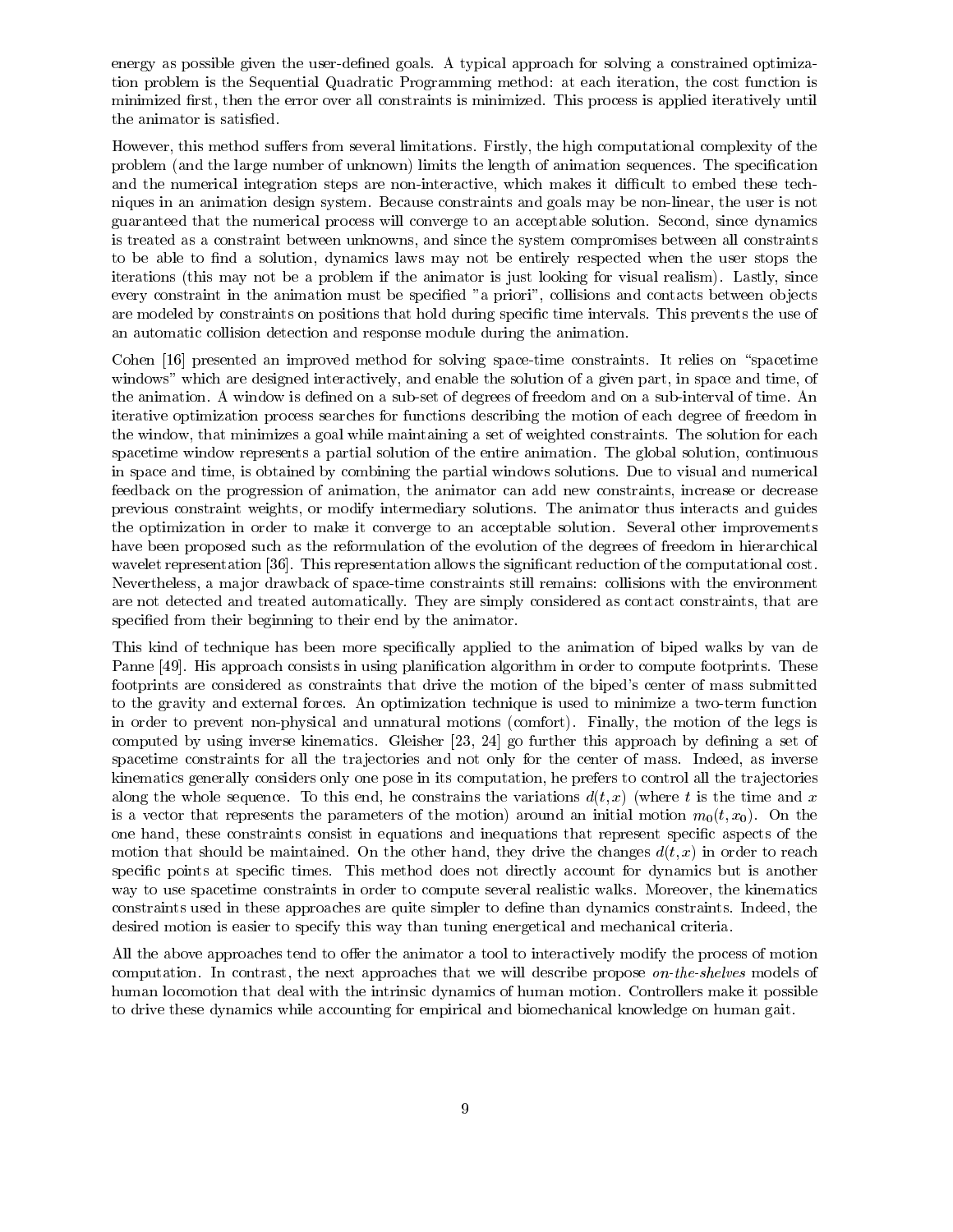#### 4.4 The use of Controllers

The aim of the use of controllers is to animate a synthetic human figure with forward dynamics, which allows us to automatically take into account the effects of the interactions of the figure with the virtual environment. In this framework, the main problem is to find the actuator forces (modeling the action of the \muscles" of the virtual human), that will make it perform the desired motion.

Computing the actuator actions is usually done in a hierarchical process: The animator uses classical key-frame or kinematic techniques to define a desired motion. A "dynamics controller" then computes forces and torques required to achieve the goal. Finally, the standard forward dynamics process computes the motion that results from the set of applied forces and torques. In this framework, the specification of the goal motion offers high level control to the animator, while physical realism is obtained through the use of the dynamics controller, and through the integration of forces (that includes collision and friction forces with the environment). An intermediate controller is often introduced to allow gait refinements and coordination of the movements.

Before the animation starts, the animator specifies the behavior he wishes to simulate by providing the high level controller introduced above. The dynamics controller used to compute forces during the simulation is responsible for stabilizing posture, maintaining the locomotion cycle, controlling the speed and the direction of motion, and regulating the behavior of the joints. Based on the current state of the model and on the desired state, the controller computes forces and torques to apply to each actuator located on the joints. These forces can be specified by proportional-derivative controllers (PD controllers), that specify the dynamics behavior of the joints:

$$
f=-k_p(q-q_d)-k_v(\dot{q}-\dot{q}_d)
$$

where  $k_p$  and  $k_v$  are proportional and derivative gains respectively,  $(q, \dot{q})$  is the current state of the system (position and velocity),  $(q_d, \dot{q}_d)$  is the desired state of the system.

Van de Panne et al. [51] introduce a two-layered architecture to control the gait of such a dynamics system. The high level controller consists of a finite state machine, called *pose control graph*, in which states are associated to a pose of the figure (ie. a shape, but not a position). The transition between two adjacent states, which determines the motion between the corresponding poses, is realized by PD controllers. These PD controllers, placed on each joint, compute the required forces and torques to lead the articulated figure to the specified pose (the next state in the graph). Figure 5 depicts such a graph for the human walk. This concept is particularly well suited to cyclic motions, such as walking: the movement



Figure 5: Finite state machine for the walk of an articulated figure

is generated by a cyclic graph that only describes a cycle of the considered motion [42, 27, 33, 51]. Cyclic pose control graphs provide a mean to represent and automatically control open-loop periodic motions. This technique can be extended to closed-loop control, that uses information provided by sensors. For instance, transitions between poses may be parameterized by contact information.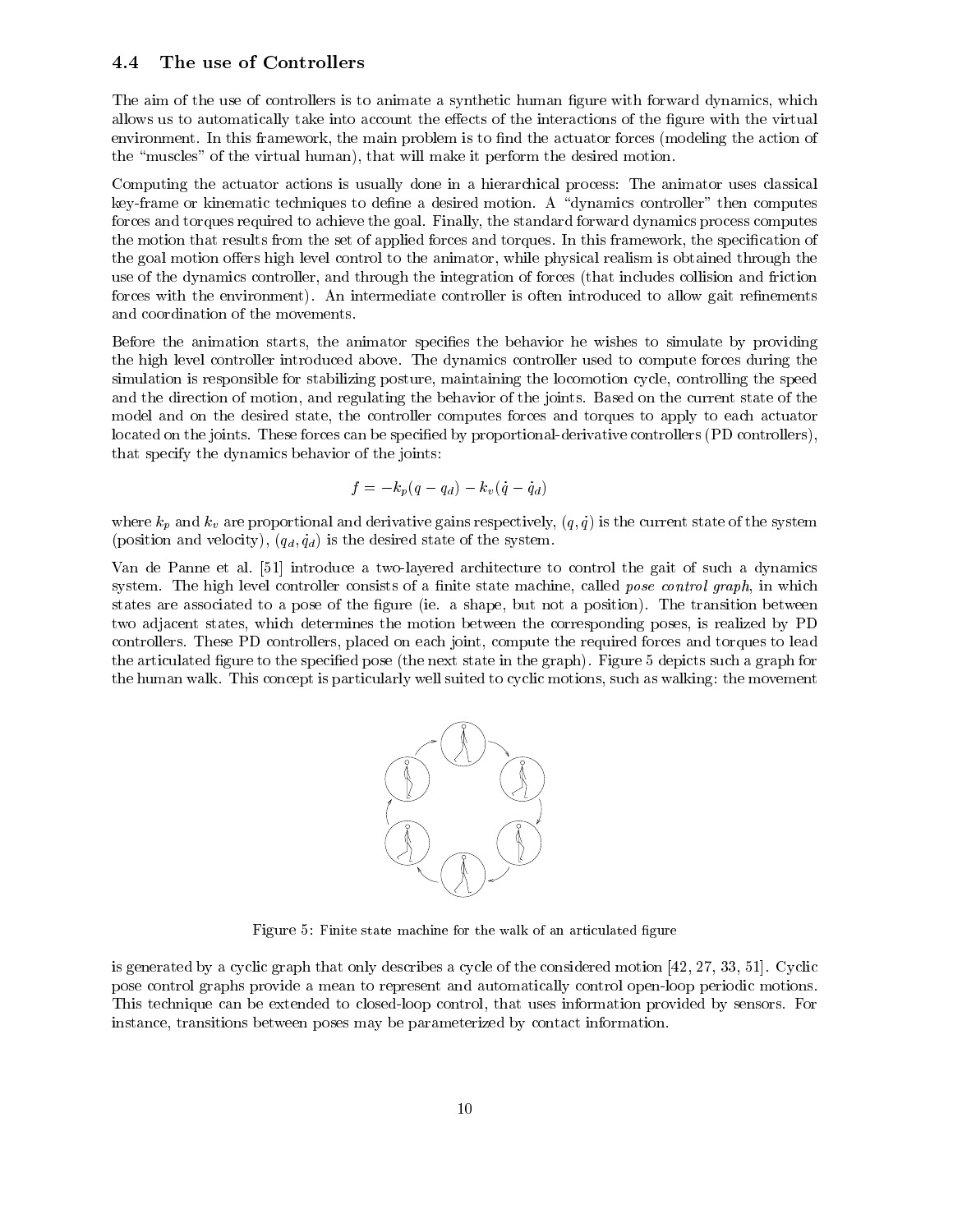#### 4.4.1 Hand-tuning of controllers

The approach introduced above has been widely studied for various kind of motions. Specific controllers have to be designed for a given behavior. For instance, Raibert and Hodgins [42] defined a controller to animate dynamics running of quadruped and biped creatures, by regulating the running speed, organizing the use of legs and maintaining the balance. Several other approaches [27, 26] make it possible to animate dynamics athletic behaviors such as running, bicycling, vaulting and diving, by controlling appropriate features of the considered movements.

These techniques seem to necessitate a long period of interactive tuning, since parameters are first found by trial and error, and then tuned. Indeed, empirical laws determine angles in the state machines that specify a high level description of the behavior to be simulated. Moreover, an open-loop control strategy with fine-tuning of control parameters is needed, which makes it difficult to reuse these parameters for another figure with a different morphology [41].

#### 4.4.2 Automatic generation of controllers

An alternative to hand-tuned controllers is their automatic generation. Some approaches of this kind attempt to start from scratch: The user defines an articulated figure and a goal function to optimize (for instance, going as far as possible in a given time). The system automatically generates and optimizes a set of controllers, that may result into very different and surprising locomotion modes. Van de Panne and Fiume [50] model controllers as "Sensor-Actuator Networks" ie. non-linear directed graphs with weighted connections, that compute actuator torques from internal nodes linked to binary sensors data (giving information about the environment such as contact). The internal parameters of the system are first generated randomly, and then optimized according to a given criterion. Ngo and Marks [39] use a similar approach, where parameter values for the controller are searched with genetic algorithms. Sims [45] goes further in the use of genetic algorithms by simultaneously computing the evolution of the creature morphology that best suits a given mode of locomotion. As the only interface to control the motion is a cost function, these kinds of methods require lots of trials, and consequently need huge computational resources. In addition, most of them were only used in 2D and there is very little chance that the resulting motion resembles well-known motion such as human walking.

Applying dynamics control methods to 3D figures gives rise to the challenging problem of maintaining the balance. Although walking motions should be cyclic, the open-loop control of a 3D figure most often yields a motion that takes several steps, and then the gure falls over. Laszlo et al. [35] propose an automatic method for generating walking motions that maintains the balance from given open-loop controllers (such as a pose-control graph). The method is based on "limit cycle control". This extra control module tailors the open-loop controller by regulating some of its variables according to observed perturbations on motion. This automatic addition of closed-loop control yields stable and robust walking motions, that however do not have the visual quality of real human motion.

#### 4.5 Discussion

Adding biomechanical knowledge concerning human motion to the inverse dynamics module allows us to guarantee that the computed motion is anatomically feasible. If the forces are properly and robustly computed, the character may be able to handle interactions with his environment. This may be essential for animating autonomous actors in virtual reality applications. Collisions with other ob jects, walking on a variable terrain, walking in water or against the wind could be simulated using these methods, offering a powerful tool to animators.

However, techniques based on controllers and dynamics simulation suffer from a high computational cost compared to kinematic techniques. This makes them difficult to use in interactive animation tools. Moreover, the mechanical parameters are very difficult to calibrate with respect to human anatomy (damping effects between bones, etc.). In addition to the calibration of the mechanical model, the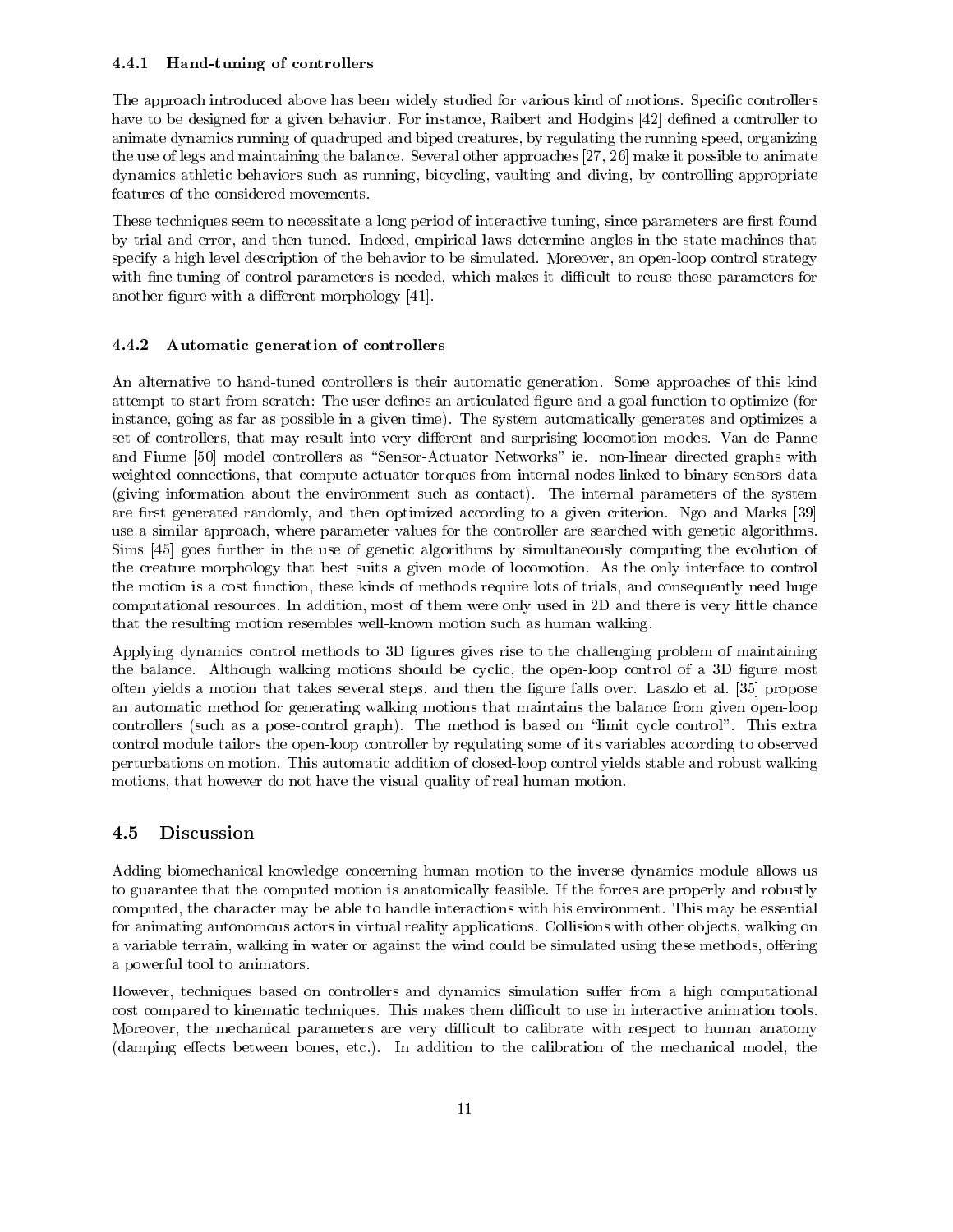designer of such a system has to deal with the calibration of the controller gains in order to obtain realistic motions. Consequently, resulting motions are usually not as realistic as those generated by hand using kinematics, which offer direct control on the effective motion rather than trying to model its causes.

#### 5 Animation Based on Motion Data  $\overline{5}$

We have just seen that many dynamics models were designed in the nineties in order to synthesize human figure motion, but it is unlikely that dynamics simulation will solve all animation problem. Researchers have thus turned to other kinds of approaches. The recent progress in motion capture techniques makes it possible to directly use human motion data. In this last type of approach, the knowledge that is used to ensure realism consists in the captured tra jectories themselves. We now describe some of these approaches.

#### 5.1 Motion Capture

All the previous approaches deal with biomechanical, mechanical or empirical knowledge on human motion. The goal of this kind of approaches is to work directly on data which are provided by captured motions. Thus, in last few years, motion capture techniques have been widely used to animate 3D rigid-body skeleton. By using magnetic or optical technologies, it is possible to store the positions and orientations of points located on the human body. A further computation provides the link between the synthetic skeleton and the real skeleton, in order to adapt data to the new morphology. Several approaches [37, 3] have introduced techniques to adapt captured trajectories to a different synthetic skeleton. Such systems also deal with errors introduced during the capture process, such as numerical approximations, calibration error, electronic noise, etc. The method consists in recovering angular trajectories which are applied to a synthetic articulated body. Given sensor positions and orientations, a modied inverse kinematic optimization algorithm is used to produce the desired joint trajectories. The synthetic skeleton thus plays exactly the same motion as the real actor.

For most applications, the captured motion needs to be modified in order to create a variety of specific animations, that may take the synthetic environment into account. For instance, when interaction between two synthetic actors is required, their movement has to be modified to model this interaction (by dealing with problems of contacts, tra jectory tracking, etc.). To this end, two main families of techniques have been introduced in the last few years: motion blending and motion warping.

### 5.2 Motion blending

Motion blending needs a database of characteristic motions (described either in the frequency or temporal domain) and consists in interpolating between their parameters in order to produce new motions.

Unuma et al. [48] used Fourier expansions of experimental human motions to interpolate or extrapolate the human locomotion. First, angular trajectories are expressed using Fourier series in the frequency domain:

$$
\theta_n = \alpha_0 + \sum \alpha_k \sin(2\pi k \frac{n}{N} + \phi_k) \tag{5}
$$

A low-band lifter is applied to keep only the hist parameters  $(v_p, p \in [0...9])$ . Once these parameters are obtained for several different locomotion styles, it is possible to interpolate from one set of parameters  $(\alpha_{\bar{k}}^*, \varphi_{\bar{k}}^*)$  to another  $(\alpha_{\bar{k}}^*, \varphi_{\bar{k}}^*)$ .

$$
\tilde{\alpha_k} = s\alpha_k^2 + (1-s)\alpha_k^1 \tag{6}
$$

where s is a real value ranging from 0 to 1. New motions can be obtained by interpolating between two pre-computed motions. Resulting motions are completely defined by the value of s and by the two sets of parameters of original motions. For example, to make a synthetic actor walk in a more or less tired fashion, it is possible to interpolate between a normal and a tired gait.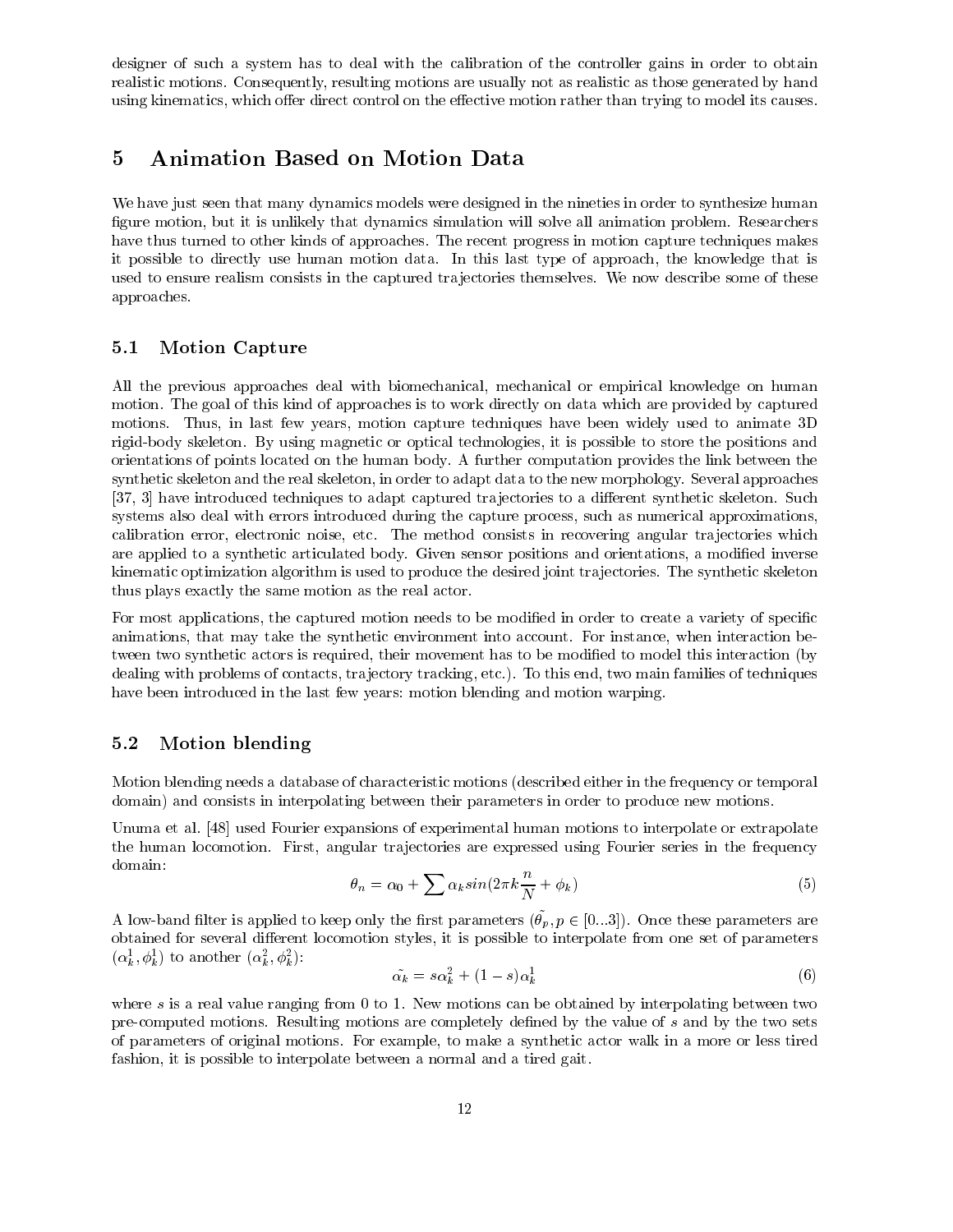Whereas Unuma et al. worked with trajectories in the frequency domain, Guo and Roberge [25] used parametric frame space interpolation of key-framed motions. Every motion with <sup>m</sup> articulations is expressed in a m-dimensional space  $P^m = (a_1, a_2, ..., a_m)$ . Thus, for n key-frames  $K_1^m, K_2^m, ..., K_m^m$ , it is possible to compute in-between angular trajectories by a m-dimensional interpolation function  $F(s)$ , where  $s$  is the arc-length parameter. The resulting angular trajectories are mapped to a horizontal line segment through a parameter conversion to obtain a 1-D frame space. Once these operations have been carried out on  $k$  referenced motions, it is possible to create new motions as linear combinations (or weighted sums) of the reference interpolation functions  $F_i(x)$ ;  $(i = 1, 2, ..., k)$ , where x is the coordinate of the 1-D frame space. For human locomotion, four different locomotion styles are considered: shortstep (ssw), long-step (lsw), short-step running (ssr) and long-step running (lsr). Figure 6 depicted an example of frame space interpolation for the human locomotion cycle.



Figure 6: A position curve defined in the frame space.

Wiley and Hahn [55] have also introduced a technique to interpolate pre-recorded captured motions. Numerous captured motions define a parameter space (such as the position of an end-effector, styles of walk, etc.), and new motions are obtained by interpolating parameters of some captured motions with cubic splines. The problem of this technique is the size of the database that depends on the required precision of the resulting motion. Moreover, for human motion, several different postures correspond, in general, to a unique parameter (such as the position of the hand). These customized postures may be taken into account in this kind of model if new parameters are added (according to these families of motions). Consequently, the volume of the database of pre-recorded motions increases proportionally to this number of parameters. To decrease the volume of this database, Ko and Cremer [34] introduced a system called VRLOCO, which automatically blends motions computed by kinematic models of human locomotion (described in [30]) instead of captured motions. Depending on direction and velocity, the system automatically generates footprints and selects the appropriate style of gait.

Whereas the previous approaches use linear interpolation to blend two pre-recorded motions, Rose et al. [43] use spacetime constraints to transit from one movement to another. Basic operators such as parallelism, addition and subtraction are defined for a basis of elementary motions. The transition between two motions is then obtained while dealing with dynamics constraints such as minimizing the required energy (as described in subsection 4.2).

The main advantages of the motion blending techniques are the low computation cost and the use of motion capture tra jectories as primary data (to ensure the maintainance of intrinsic dynamics of the movement). The main drawback of these techniques is that the number of possible effects such as weariness, nervousness, etc. relies on the number of pre-recorded motions. Making a human figure walk in a more or less tired manner is possible if and only if a normal walk and a tired walk are recorded. Moreover, for these techniques, the authors generally assume that transitions between two parameter sets are linear (or cubic) and continuous in time. In frequency and temporal domains however, nothing ensures that an interpolated (or extrapolated) parameter set produces realistic motions. Finally, in some cases, interpolation between two parameter sets is dangerous. For instance, when we move our hand, we may decide to completely change the body conguration: for example, by squatting if the altitude of the hand is lower than a given threshold. Interpolated postures, in this particular case, will not be realistic.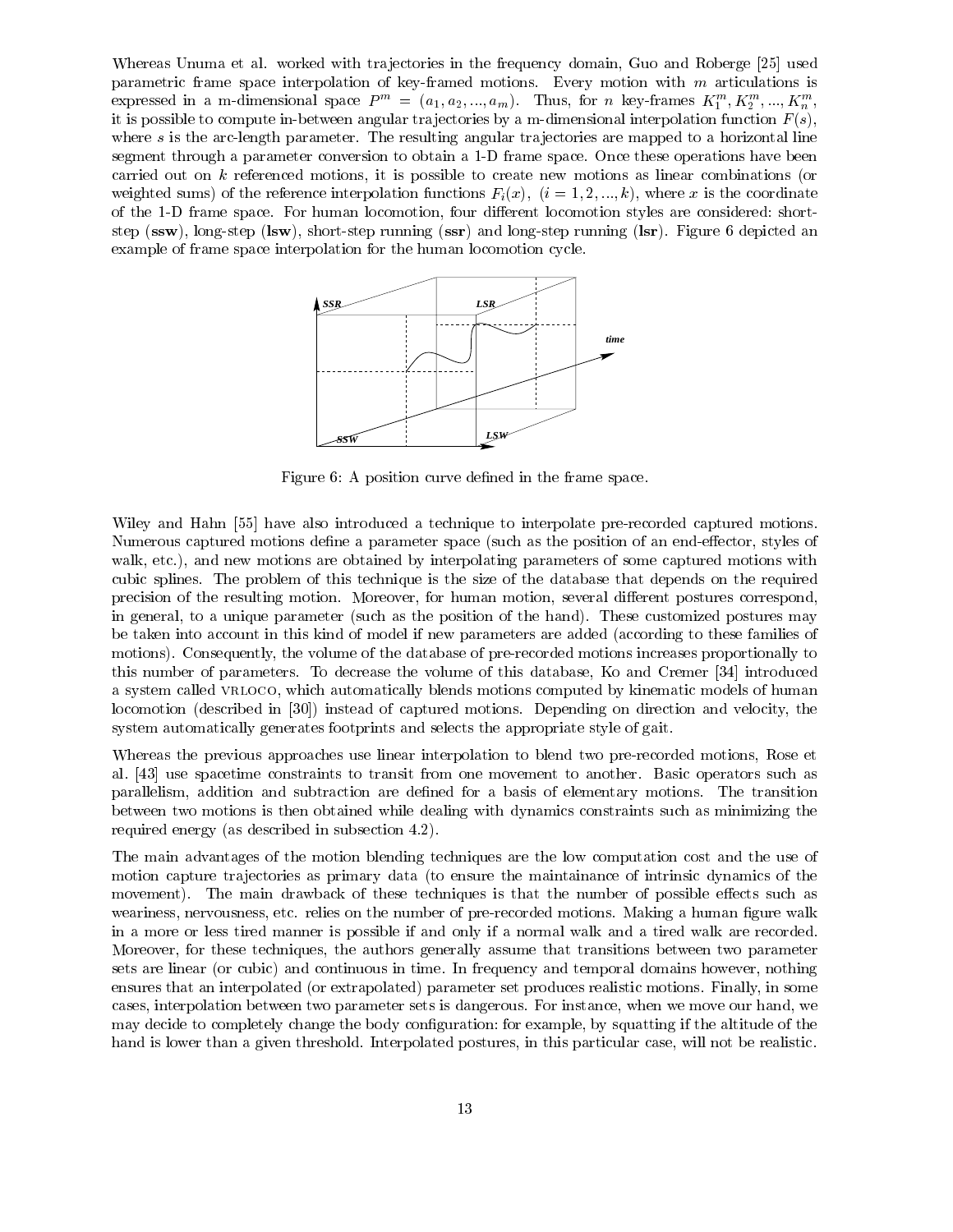#### 5.3 Motion warping

We call motion warping all techniques that take well-known trajectories (described by key-frames or motion captured trajectories) and modify them in order to change the motion. To this end, two main groups of approaches are considered: signal study in the temporal or in the frequency domain.

Witkin and Popovic  $[37]$  modified a reference trajectory  $\sigma_i(t)$  (where  $i$  represents the  $i^{...}$  parameter of the system) by interactively tuning the position of selected key-frames and by scaling and shifting  $\theta_i(t)$ :

$$
\forall i, \ \theta_i'(t) = a(t)\theta_i(t) + b(t) \n t = g(t') \tag{7}
$$

Function  $a(t)$  is used to scale the signal and  $b(t)$  is used to change the center of scaling of a. The deformation from time  $t$  to  $t$  is a constrained interpolation based on Cardinal splines. Thus, the resulting sequence satisfies the constraints of new key-frames with respect to the pattern of the initial motion. Moreover, blending of several motions can be obtained by weighted sums. Ko and Badler [32] also introduced a method to modify a reference motion recorded as sequences of key-frames:

$$
\mathcal{Q} = \{(t_i, v_i) \mid i = 1, \ldots, n\}
$$

where  $t_i$  is a real number with  $t_i < t_{i+1}$ , and  $v_i$  is any dimensional vector. By changing the morphology of the synthetic figure, new parameters  $(t_i, v_i)$  are automatically computed to make new character walks. Whereas these parameters are changed, the characteristics of the original gait are preserved.

Instead of studying tra jectories in the temporal domain, Bruderlin and Williams [11] applied image and signal processing techniques in the frequency domain to reuse, modify and adapt animated human motion. The goal is to make libraries of animated motion with high level motion editing at interactive speeds. To this end, multi-resolution filtering (figure 7 depicts such a multi-resolution filtering process) of angular trajectories have been used to define a reduced set of motion parameters:



Figure 7: Principle of the multi-resolution filtering process.

$$
G_0 = L_0 + L_1 + \dots + G_n \tag{8}
$$

where  $G_0$  represents the initial signal and  $L_{n-1} = G_{n-1} - G_n$ . To produce new motions, the signal is reconstructed differently by tuning weights  $g_k$  associated to each parameter:

$$
G_0 = G_{f_b} + \sum_{k=0}^{f_b - 1} (g_k, L_k)
$$
\n(9)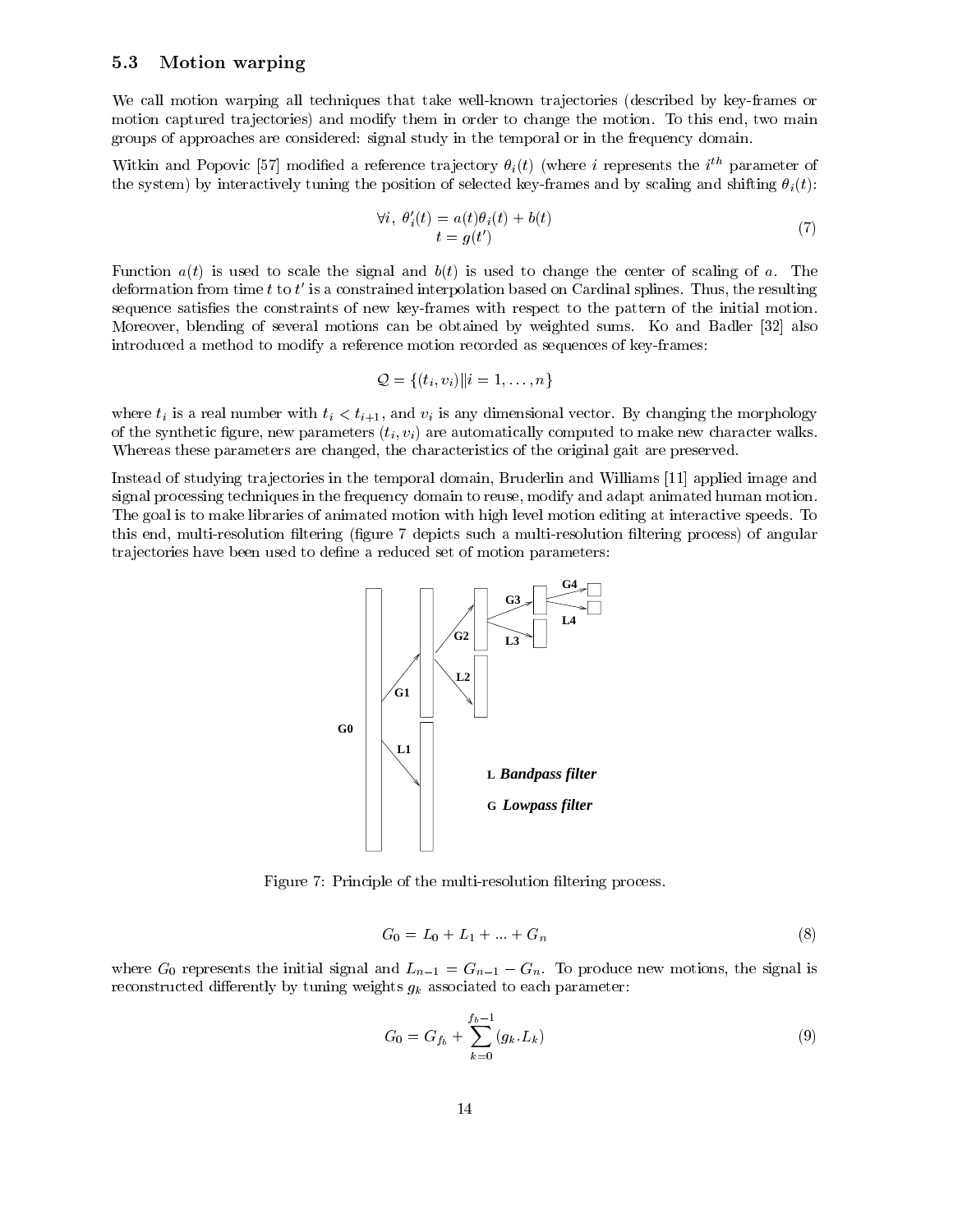where  $f_b = log_2(m)$ , if m is the length of  $G_0$ . Depending on which frequency band  $g_k$  is modified, the resulting motion is tuned (more or less tired, nervous, exaggerating, etc.). Moreover, this technique makes it possible to interpolate from one set of frequency parameters to another, as in motion blending techniques. Compared to Fourier analysis, multi-resolution analysis is interesting for non-periodic perturbed signals. But, in the special case of locomotion, that is a quasi-periodic motion, the most important part of the signal is contained in the few first harmonics. It is possible to achieve the same kind of approach by using Fourier principles.

For the two approaches mentioned above, the same problem as kinematic or procedural animation techniques is encountered. Because these modifications do not handle dynamics effects, it is impossible to ensure that resulting motions are realistic. Moreover, as for kinematic or procedural approaches, the tra jectories are decoupled so that the strong coupling of the articulation motion may be lost in many cases. Even if all frequencies are changed in the same manner, no attention is paid to the shift that naturally occurs between the articulations in a real locomotion cycle.

#### $5.4$ **Discussion**

Compared to procedural and kinematic techniques, motion modification techniques offer the advantage of using intrinsically realistic motion (ie. captured motion) to animate human-like gures. Moreover this technique provides animators with tools that are compatible with their usual work on key-framed or captured trajectories.

| Model                  | $\rm Cost$            | Advantages                                                      | Disadvantages                                                                         |  |
|------------------------|-----------------------|-----------------------------------------------------------------|---------------------------------------------------------------------------------------|--|
| Procedural approaches  | $\mathcal{O}(n)$      | low computation cost                                            | no automatic dynamics effects                                                         |  |
| Kinematic correction   | $\mathcal{O}(n^3)$    | ensure realistic poses                                          | no automatic dynamics effects<br>coherence between modules                            |  |
| Dynamic constraints    | $\mathcal{O}(n)$      | avoid unrealistic dynamics effects                              | Desired dynamics effects<br>implies ad'hoc constraints<br>coherence between modules   |  |
| Space-time constraints | $\mathcal{O}((nm)^2)$ | dynamically-sound interpolation                                 | Huge computation cost                                                                 |  |
| Simulation             | $\mathcal{O}(n^3)$    | accounts for dynamics effects<br>automatic simulation code gen. | Computation cost<br>calibration of parameters<br>physical realism vs. natural looking |  |
| Editing Motion Data    | $\mathcal{O}(n)$      | Computation cost<br>Realistic trajectories                      | hard interactive control<br>volume of the motion database                             |  |

|  | Table 1: Comparison between the models. |  |  |
|--|-----------------------------------------|--|--|
|  |                                         |  |  |

On the other hand, the intrinsic realism included in captured tra jectories might be lost for extreme modifications. Indeed, the modifications applied to these trajectories do not ensure the preservation of intrinsic dynamics of human motion. Even though the quality of the animations produced by procedural techniques depends on the model, the quality of the resulting sequences depends on the users skills. For motion warping techniques, there is no control that ensures that the resulting sequence is the one desired. Consequently, the user of such a system has to modify by trial and error parameters of tra jectories, as well as interpolation weights, in order to produce a specific desired motion.

Moreover, in several of such approaches, using filters or blending motions makes it difficult to ensure that holonomic constraints are verified. For example, a filtered trajectory does not exactly go through the constraints points that might be relevant in order to make the motion be realistic. In the same manner, the result of two blended tra jectories is really hard to control in order to maintain several simultaneous point-to-point constraints.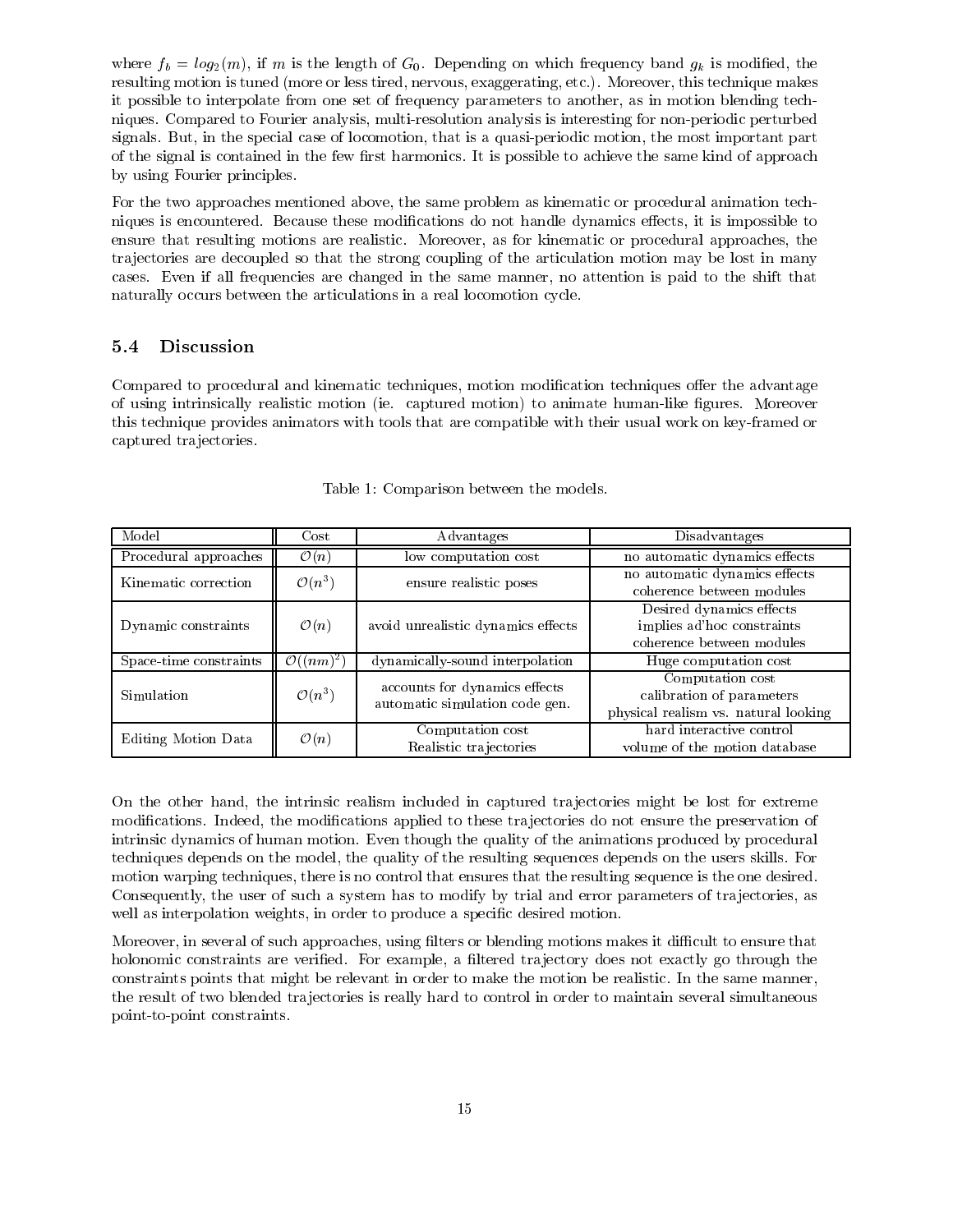## 6 Conclusion

This paper classies Computer Graphics techniques for the simulation of human locomotion into three main categories : kinematic animation, dynamically-based animation and motion-data edition. These categories are identified by the type of knowledge that they use in order to compute realistic motions: empirical/biomechanical knowledge, dynamics and captured tra jectories. Table 1 summarizes the main advantages and shortcomings of all these techniques. Their development over time shows the evolution described above. For each kind of approach, table 2 recalls the main problems that the method deals with and its best suitable type of application.

First, Researchers attempted to reproduce some specific behaviors by providing a way to describe these effects. This kind of approach requires a low computational cost which depends on the selected interpolation function. Degrees of freedom are computed separately, as if they were decoupled, which involves a theoretical computation cost of  $\mathcal{O}(n)$  if n is the number of degrees of freedom. When taking constraints on foot/ground contact into account, an additional cost of  $\mathcal{O}(n^{\ast})$  is generated by the required inverse kinematic algorithm. Nevertheless, the quality of the motion mainly depends on the quality and the quantity of knowledge necessary to reproduce the desired effect. For human locomotion, the way the angular tra jectories change depending on high level parameters (such as velocity, step length, frequency and height) has to be described "a priori". Thus, the designer generally has to create a new model from scratch to account for a new effect.

Then, several approaches attempted to improve these models under the hypothesis that dynamics laws were responsible for much of these effects. Methods producing "dynamically-sound" motions were developed. Some of them just modify the results of kinematic models. Other methods go further by directly embedding dynamics in the computation of angular tra jectories. Thus, controllers applied to more or less complex mechanical models have been presented. Nevertheless, for complex models such as the human body, the computational cost increases in  $\mathcal{O}(n^2)$  due to the inversion of large matrices. Moreover, some of the dynamically-sound motions do not look realistic.

Motion capture systems have been widely used during the last few years for creating new animations of virtual humans. These approaches assume that realistic motions can be obtained by editing and tuning a library of motion data. This data is based on captured motion, but may also include articial motions computed with previous approaches. The computational cost is low  $(\mathcal{O}(n))$  because each articulation is computed separately. Although several convincing animations have been designed using these methods, the parameter control is not simple: a number of trial and error iterations is often needed before obtaining the desired result. Moreover, the modications applied to predened tra jectories have to be small in order to ensure that the resulting sequence remains realistic. Problems such as avoiding inter-penetration of the feet into the ground for edited motions, and ensuring non-sliding contact for the support leg, are not handled by most of these approaches. We believe that these techniques would lead to very promising developments if they are coupled with knowledge on human motion and with dynamicallybased constraints.

Another important point is to be able to choose the method that suits the best a specific application. For instance, kinematic models can be successfully applied to virtual reality applications where all possible basic motions are designed in advance and no dynamics effect is required. These methods are suited to real-time animation of several characters [38]. Dynamic models have to be used in other virtual reality animations that deeply rely on physically-based interactions. However, precise simulation techniques that have a heavy cost make the control of several characters difficult in shared virtual reality applications such as the VLNET system [12]. Dynamic techniques that require off-line computations have rarely been used in audiovisual applications (such as special effects in cinema) because of their lack of control. But improved models could find a good field of applications there in the future. Finally, motion-data-based animation techniques are suitable for video-games and applications in movie production. Reference motions are first captured and then tuned either by the user or to solve the environment constraints (adapting a captured motion to another synthetic world). These techniques offer interesting capabilities. For instance, they express emotions (which may be already contained in the captured data) more easily than physicallybased techniques. Future works enhance motion editing techniques by accounting for dynamics effects and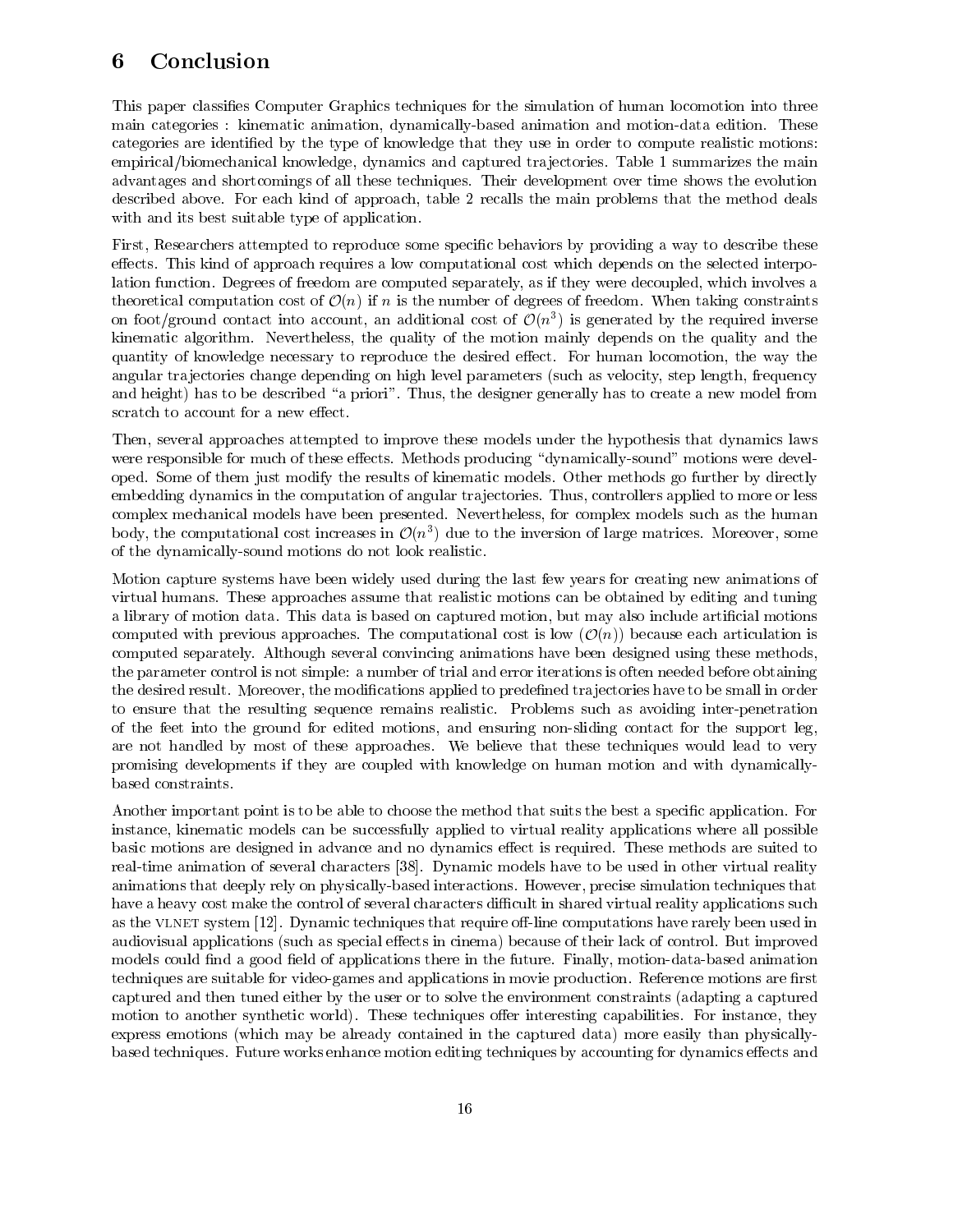| Model                  | problems taken into account                                                                                                            | suitable for (applications)                                                |  |
|------------------------|----------------------------------------------------------------------------------------------------------------------------------------|----------------------------------------------------------------------------|--|
| Procedural approaches  | realistic motion of the articulations                                                                                                  | virtual reality (without collision),<br>video games, behavioral simulation |  |
| Kinematic correction   | realistic motion of the articulations<br>verifies the contact with the ground<br>accommodate variable grounds                          | virtual reality, video games,<br>behavioral simulation, art                |  |
| Dynamic constraints    | realistic motion of the articulations<br>accounts for mechanical changes<br>reacts to external forces<br>computes the required torques | art, virtual reality                                                       |  |
| Space-time constraints | accounts for mechanical changes<br>reacts to external forces<br>computes the required torques                                          | art, biomechanical simulation                                              |  |
| Simulation             | accommodates variable grounds<br>accounts for mechanical changes<br>reacts to external forces<br>computes the required torques         | biomedical simulation                                                      |  |
| Editing motion data    | realistic motion of the articulations<br>personification of the gait                                                                   | art, virtual reality, video games,<br>behavioral simulation                |  |

Table 2: Comparison of the methods according to the kind of application.

other global knowledge on motion. On the other hand, physically-based models may also be improved, and coupled with kinematic techniques in order to be applied to interactive avatars or to behavioral simulations.

In conclusion, we believe that the various methods we have presented should not be used alone, but rather combined according to the specific application which is developed. An interesting way to do this is to adapt the level of detail in motion generation when a character comes closer [14], which may be done by switching from a model to another one. Several challenging problems such as the design of smooth transitions are still to be solved in this area.

### References

- [1] David Baraff. Linear-time dynamics using lagrange multipliers. In SIGGRAPH 96 Conference Proceedings, Computer Graphics Proceedings, Annual Conference Series, pages 137–146. ACM SIG-GRAPH, Addison Wesley, August 1996. ISBN 0-201-94800-1.
- [2] R. Barzel and A.H. Barr. A modeling system based on dynamics. In Proceedings of ACM SIG- $GRAPH$ , pages 179–188. Addison Wesley, July 1988.
- [3] B. Bodenheimer, C. Rose, S. Rosenthal, and J. Pella. The process of motion capture: Dealing with the data. In Eurographics Workshop on Computer Animation and Simulation, pages 3-18, September 1997.
- [4] R. Boulic, N. Magnenat-Thalmann, and D. Thalmann. A global human walking model with real-time kinematic personification. Visual Computer,  $6(6)$ :344-358, December 1990.
- [5] R. Boulic, R. Mas, and D. Thalmann. A robust approach for the center of mass position control with inverse kinetics. Journal of Computers and Graphics, 20(5), 1996.
- [6] R. Boulic and D. Thalmann. Combined direct and inverse kinematic control for articulated gures motion editing. Computer Graphics Forum,  $11(4):189-202$ , 1992.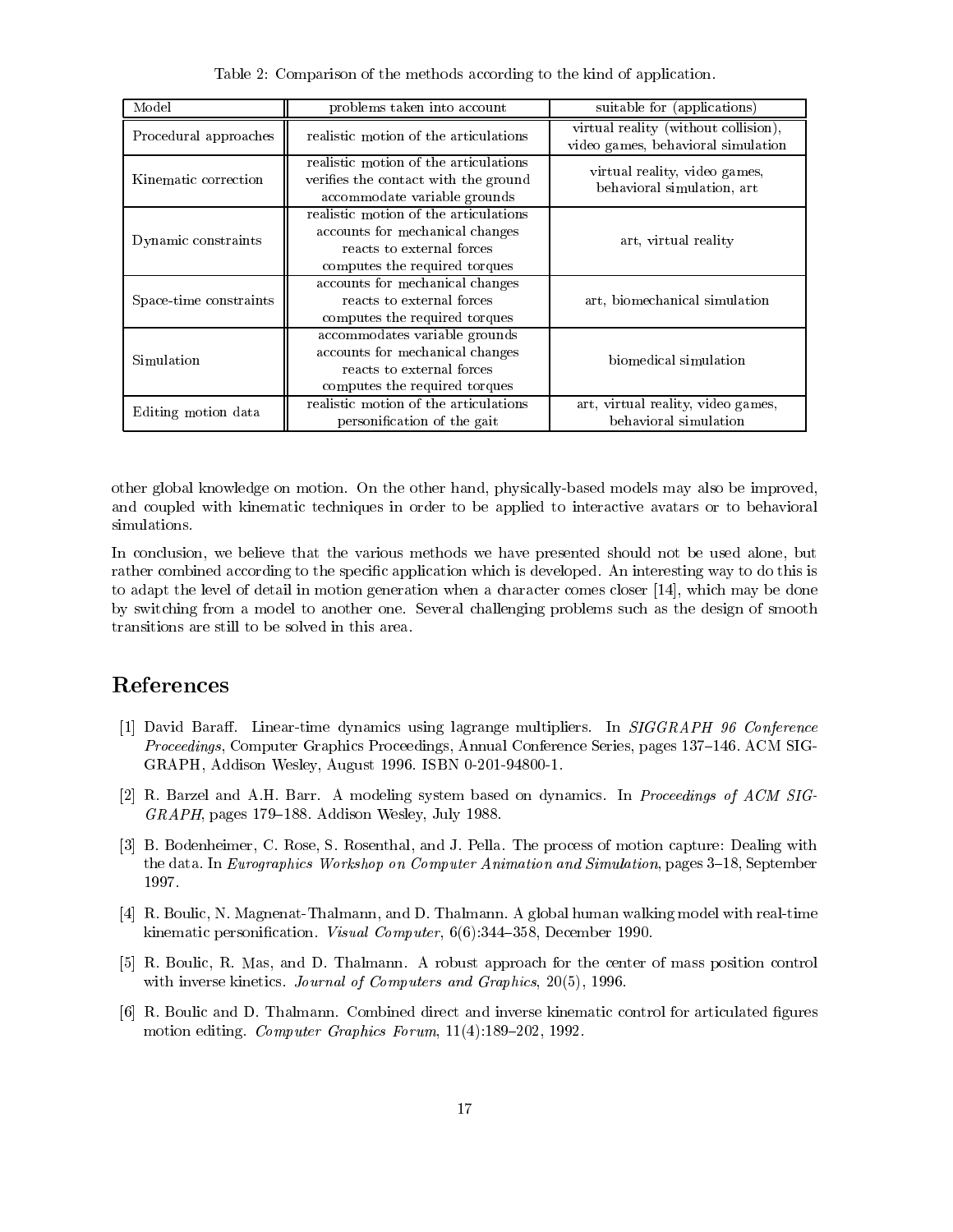- [7] A. Bruderlin. Hierarchical virtual characters. In Siggraph course note 17, Virtual Humans: Behaviors and Physics, Acting and Reacting, May 1997.
- [8] A. Bruderlin and T. Calvert. Goal-directed, dynamic animation of human walking. In Proceedings of  $ACM SIGGRAPH$ , pages 233–242. Addison Wesley, July 1989.
- [9] A. Bruderlin and T. Calvert. Interactive animation of personalized human locomotion. In Graphics Interface, pages  $17-23$ , 1993.
- [10] A. Bruderlin and T. Calvert. Knowledge-driven, interactive animation of human running. In Graphics *Interface*'96, pages  $213-221$ , May 1996.
- [11] A. Bruderlin and L. Williams. Motion signal processing. In Proceedings of ACM SIGGRAPH, pages 97-104, Los-Angeles, California, August 1995. Addison Wesley.
- [12] TK. Capin, LS. Pandzic, H. Noser, N. Magnenat-Thalmann, and D. Thalmann. Virtual human representation and communication in vlnet. IEEE Computer Graphics and Applications,  $17(2):42-$ 53, 1997.
- [13] Michel Carignan, Ying Yang, Nadia Magnenat-Thalmann, and Daniel Thalmann. Dressing animated synthetic actors with complex deformable clothes. Computer Graphics,  $26(2):99-104$ , July 1992. Proceedings of SIGGRAPH'92 (Chicago, Illinois, July 1992).
- [14] D.A. Carlson and JL. Hodgins. Simulation level of detail for real-time animation. In Proceedings of Graphics Interface  $97$ , pages 1–8, 1997.
- [15] John E. Chadwick, David R. Haumann, and Richard E. Parent. Layered construction for deformable animated characters. Computer Graphics,  $23(3):243-252$ , July 1989.
- [16] M.F. Cohen. Interactive spacetime control for animation. In Proceedings of ACM SIGGRAPH, pages 293–302. Addison Wesley, July 1992.
- [17] R. M. Enoka. Neuromechanical Basis of Kinesiology (2nd Edition). Human Kinetics, 1994.
- [18] F. Faure. An energy-based method for contact force computation. In Proceedings of Eurographics'96, pages 357-366, August 1996. Computer Graphics Forum, Volume 15, Number 3.
- [19] F. Faure, G. Debunne, M.P. Cani-Gascuel, and F. Multon. Dynamic analysis of human walking. In Eurographics Workshop on Computer Animation and Simulation, pages 53–66, September 1997.
- [20] Jean-Dominique Gascuel and Marie-Paule Gascuel. Displacement constraints for interactive modeling and animation of articulated structures. The Visual Computer,  $10(4):191-204$ , March 1994.
- [21] M. Girard. Interactive design of 3d computer-animated legged animal motion. IEEE Computer Graphics and Applications,  $7(6)$ : 39-51, June 1987.
- [22] M. Girard and A.A. Maciejewski. Computational modeling for the computer animation of legged figures. In Proceedings of ACM SIGGRAPH, pages 263-270. Addison Wesley, July 1985.
- [23] M. Gleisher. Motion editing with spacetime constraints. In Proc. of Symposium on Interactive 3D Graphics, April 1997.
- [24] M. Gleisher. Retargeting motion to new characters. In Proc. of ACM SIGGRAPH'98, Orlando, FL, July 1998. Addison Wesley.
- [25] S. Guo and J. Roberge. A high-level control mechanism for human locomotion based on parametric frame space interpolation. In Eurographics Workshop on Computer Animation and Simulation, pages 95-107, Poitiers, France, September 1996. Springer Verlag.
- [26] J. Hodgins. Three-dimensional human running. In Proceedings of the IEEE Conference on Robotics and Automation, April 1996. Minneapolis, Minnesota.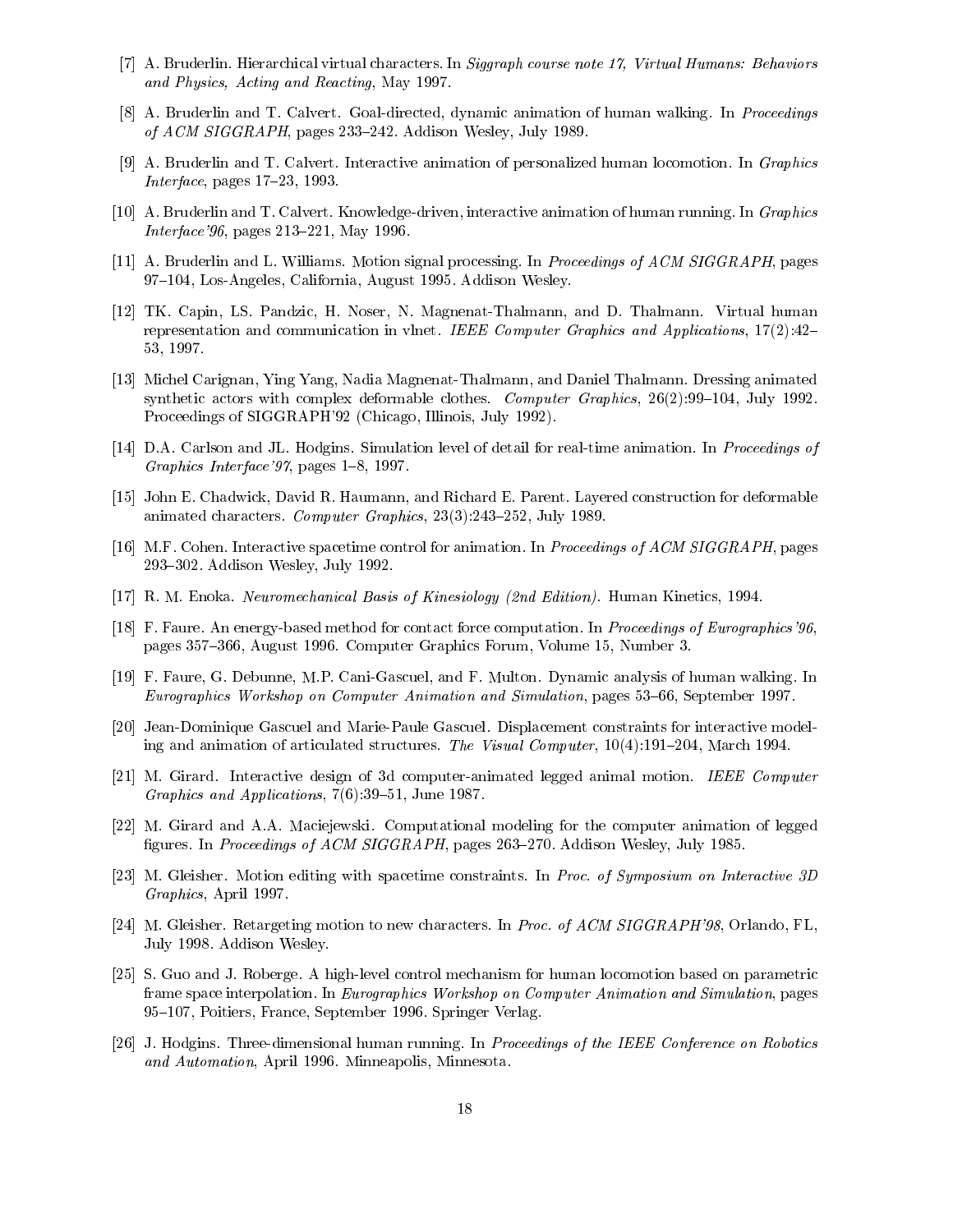- [27] J.K. Hodgins, W.L. Wooten, D.C. Brogan, and J.F O'Brien. Animating human athletics. In Pro*ceedings of ACM SIGGRAPH*, pages  $71–78$ , Los Angeles, California, August 1995. Addison Wesley.
- [28] Donald House, David Breen, and Philipp Getto. On the dynamic simulation of physically-based particle-system models. In Third Eurographics Workshop on Animation and Simulation, Cambridge, England, September 1992.
- [29] P.M. Isaacs and M.F. Cohen. Controlling dynamic simulation with kinematic constraints, behavior functions and inverse dynamics. In Proceedings of ACM SIGGRAPH, pages 215–224. Addison Wesley, July 1987.
- [30] H. Ko. Kinematic and Dynamic techniques for Analyzing, Predicting, and Animating Human Locomotion. PhD thesis, University of Pennsylvania, 1994.
- [31] H. Ko and N. I. Badler. Animating human locomotion in real-time using inverse dynamics. IEEE Computer Graphics & Applications, 1996.
- [32] H. Ko and N.I. Badler. Straight line walking animation based on kinematic generalization that preserves the original characteristics. In Graphics Interface, pages 9-16, Toronto, Ontario, Canada, May 1993.
- [33] H. Ko and N.I. Badler. Animating human locomotion with inverse dynamics. IEEE Computer Graphics and Applications,  $16(2):50{-}59$ , March 1996.
- [34] H. Ko and J. Cremer. Vrloco: real-time human locomotion from positional input streams. Presence,  $5(4):367{-}380, 1996.$
- [35] J. Laszlo, M. van de Panne, and E. Fiume. Limit cycle control and its application to the animation of balancing and walking. In Proceedings of ACM SIGGRAPH, pages 155-162, New Orleans, Louisiana, August 1996. Addison Wesley.
- [36] Z. Liu, S.J. Gortler, and M.F. Cohen. Hierarchical spacetime control. In Proceedings of ACM  $SIGGRAPH$ , pages 35–42, Orlando, Florida, July 1994. Addison Wesley.
- [37] T. Molet, R. Boulic, and D. Thalmann. A real time anatomical converter for human motion capture. In Eurographics Workshop on Computer Animation and Simulation, pages 79–94, September 1996.
- [38] S. R. Musse and D. Thalmann. A model for human crowd behavior: Group inter-relationship and collision detection analysis. Eurographics Animation and Simulation Workshop, September 1997.
- [39] J.T. Ngo and J. Marks. Spacetime constraints revisited. In *Proceedings of ACM SIGGRAPH*, pages 343-350, Anaheim, California, August 1993. Addison Wesley.
- [40] J. Nilsson, A. Thorstensson, and J. Halbertsam. Changes in leg movements and muscle activity with speed of locomotion and mode of progression in humans. Acta Physiol Scand, pages  $457{-}475$ , 1985.
- [41] J.K. Hodgins N.S. Pollard. Adapting simulated behaviors for new characters. In Proceedings of ACM SIGGRAPH, Los Angeles, California, August 1997. Addison Wesley. Computer Graphics Forum, Volume 15, Number 3.
- [42] M.H. Raibert and J.K. Hodgins. Animation of dynamic legged locomotion. In Proceedings of ACM  $SIGGRAPH$ , pages 349–358. Addison Wesley, July 1991.
- [43] C. Rose, B. Guenter, B. Bodenheimer, and M.F. Cohen. Efficient generation of motion transitions using spacetime constraints. In Proceedings of ACM SIGGRAPH, pages 147–154, New Orelans, Louisiana, August 1996. Addison Wesley.
- [44] Jianhua Shen and Daniel Thalmann. Interactive shape design using metaballs and splines. In Implicit Surfaces'95—the First Eurographics Workshop on Implic it Surfaces, pages 187–195, Grenoble, France, April 1995.